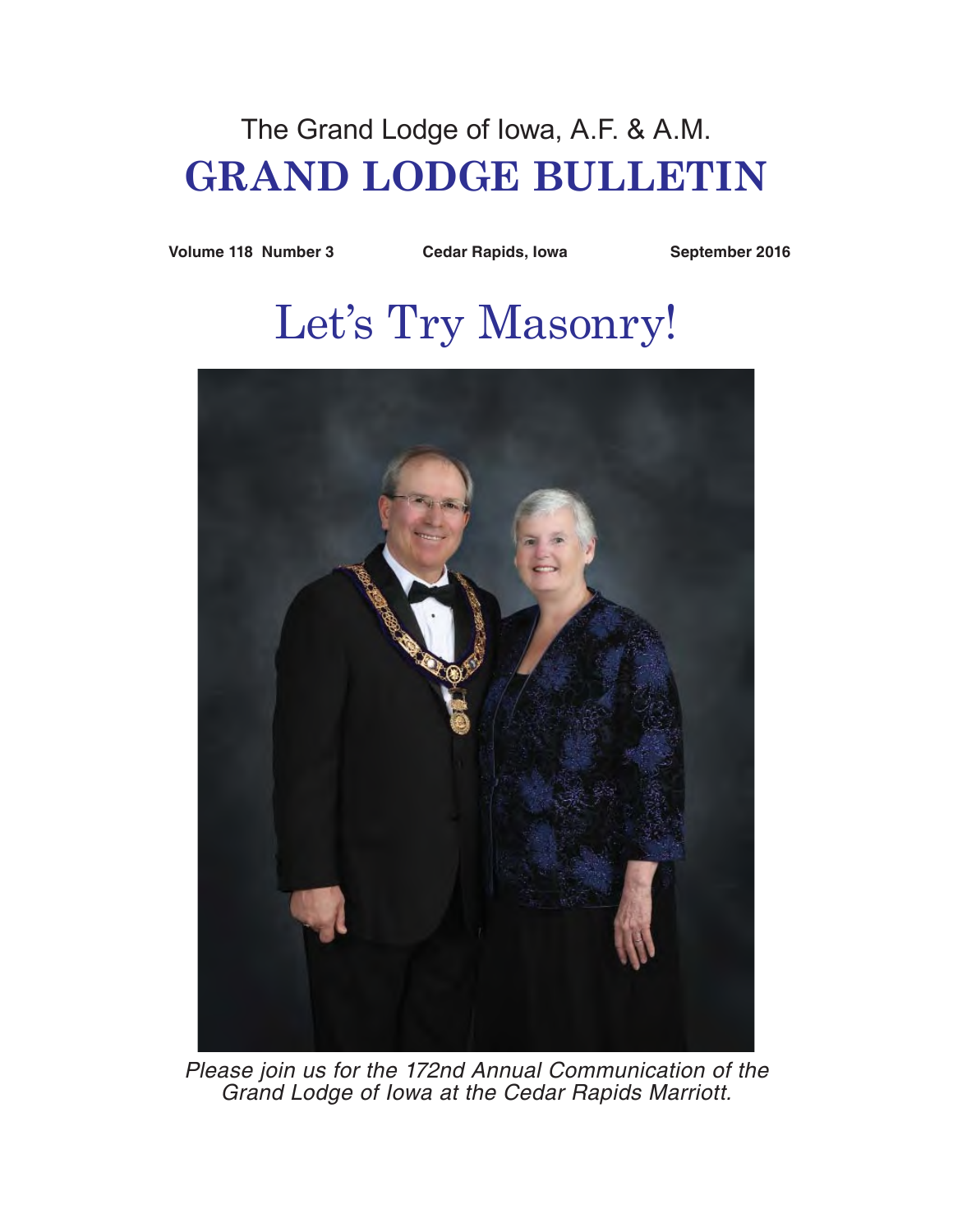#### **GRAND LODGE OFFICERS 2015-2016** Grand Master Arthur G. Crandon, Gilman

Deputy Grand Master Darrell G. Fremont, Des Moines Senior Grand Warden A.J. Brown, Bloomfield Junior Grand Warden Theodore C. Wiley, Mount Pleasant Grand Treasurer William K. Paisley, Omaha Grand Secretary Craig L. Davis, Cedar Rapids Grand Chaplain Russell D. Altes, Runnells Tim S. Anderson, Deputy Grand Secretary Cedar Rapids Harvey N. Woody, Grand Marshall, Ankeny Michael C. Ryan, Senior Grand Deacon, Tiffin John D. Lloyd, Junior Grand Deacon, Osceola Kenneth G. Tendal, Senior Grand Steward, Whiting Sean I. Morgan, Junior Grand Steward, Plymouth Keith R. Voss, Grand Tyler, Centerville Jeremy W. Owens, Grand Mucisian, Sioux City

#### **GRAND LODGE TRUSTEES**

Robert H. "Bud" Erickson, P.G.M., Chairman, Des Moines Eric A. Rozeboom, P.G.M., Sanborn Terry E. Osborne, P.J.G.W., Brooklyn

**BOARD OF CUSTODIANS**

Terry E. Osborne, P.J.G.W., Chairman, Brooklyn Arthur G. Crandon, Grand Master, Gilman Loren C. Stein, P.J.G.W., Secretary, Burlington

**HOSPITAL CONTACTS** MSA Hospital Visitors: Iowa City Veterans Hospital - Robert J. Holliday, P.J.G.W., Bettendorf Des Moines Veterans Hospital - Thomas E. H. Gruis

**GRAND LODGE BULLETIN**

Grand Secretary Craig L. Davis, Editor, email: grandsecretary@gl-iowa.org

Marshalltown Veterans Hospital

**LODGE SERVICE COMMITTEE** Deputy G.S. Tim S. Anderson, Executive Director, Email: dgs@gl-iowa.org

#### **TRUSTEES GRAND CHARITY FUNDS**

Realff H. Ottesen, P.J.G.W., Hampton IL • Eldon F. Walton, West Des Moines • Theodore C. Wiley, Mount Pleasant • Damian N. Hurmence, Cedar Falls • Jason A. Wolcott, Tipton *Cris Vetter, Secretary, Iowa Masonic Health Facilities, Bettendorf 52722-8370*

#### **TRUSTEES ROWLEY MEMORIAL MASONIC TRUST**

Neal R. Paulsen, Avoca • John C. Powell, Perry • Michael W. Fletcher, Winterset • Kyle A. Gordon, Granger • William R. Yungclas, P.S.G.W., Ames *LuCinda L. Friess, Secretary, Rowley Masonic Home, Perry 50220*

#### **CONTENTS FOR SEPTEMBER 2016**

#### **THE GRAND LODGE BULLETIN**

"The Bulletin" is published four times annually (March, June, September, and December) by the Grand Lodge of Iowa, A.F. & A.M., P.O. Box 279, Cedar Rapids, Iowa 52406-0279, as a means of communication between its subordinate lodges and members. Mailed free upon request to Iowa lodges and Freemasons, and as an exchange to public institutions and representative periodicals throughout the world. Address all mail subscriptions, change of address notices (P.O.D. FORM 3579), news releases and Letters to the Editor to the above address. Permission to reprint articles from "The Bulletin" is granted to all recognized Masonic publications with credit to the author and/or this publication.

#### **2016 Grand Master Area Meetings**

**Tuesday, October 18, 2016** West – Gate Adelphic Lodge No. 509, 1141 69th Street, Windsor Heights 7:00 PM **Wednesday, October 19, 2016** Nodaway Lodge No. 140, 117 N 15th Street, Clarinda 7:00 PM **Saturday, October 22, 2016** Benevolance Lodge No. 145, 302 1st Street SE, Mason City 10:00 AM **Tuesday, October 25, 2016** Snow Lodge No. 44, 113 S Cody Street, Le Claire 7:00 PM **Wednesday, October 26, 2016** Washington Lodge No. 26, 108 1/2 Marion Ave, Washington 7:00 PM **Thursday, October 27, 2016** Benton City Lodge No. 81, 100 Grove Street NW, Shellsburg 7:00 PM **Tuesday, November 1, 2016** Attica Lodge No. 502, 418 Evans Street, Sloan 7:00 PM **Wednesday, November 2, 2016** Evening Shade Lodge No. 312 103 East 4th Street, Spencer 7:00 PM

**Saturday, November 5, 2016** Hebron Lodge No. 374, 113 N Fredrick Ave, Oelwein 10:00 AM

**Tuesday, November 8, 2016** Paul Revere Lodge No. 638, 303 Front Street, Lucas 7:00 PM

**Wednesday, November 16, 2016** Veritas Lodge No. 392, 423 S. Park, Audubon 7:00 PM **Thursday, November 17, 2016** Viona Lodge No. 538, 504 Main Street, Renwick 7:00 PM

# **Grand Master's Lady's Message**

Hello ladies and gentlemen,

I would like to invite you to the 172nd Annual Communication of the Grand Lodge of Iowa in Cedar Rapids, Iowa, on September 15, 16, and 17, 2016. I encourage all Masons and their Ladies to please support our craft sale and silent auction. Guys, come in to the Hospitality Room, enjoy a cookie or two, and take a look around. We will be happy to greet you!

Proceeds from our Annual Craft and Bake sale and the Silent Auction will be given to the Library Building Fund. Thank you to all who have donated to this and have generously contributed in any way this past year.

Art and I thank you for this special opportunity and we look forward to greeting you in September.

Sincerely,

Peggy Crandon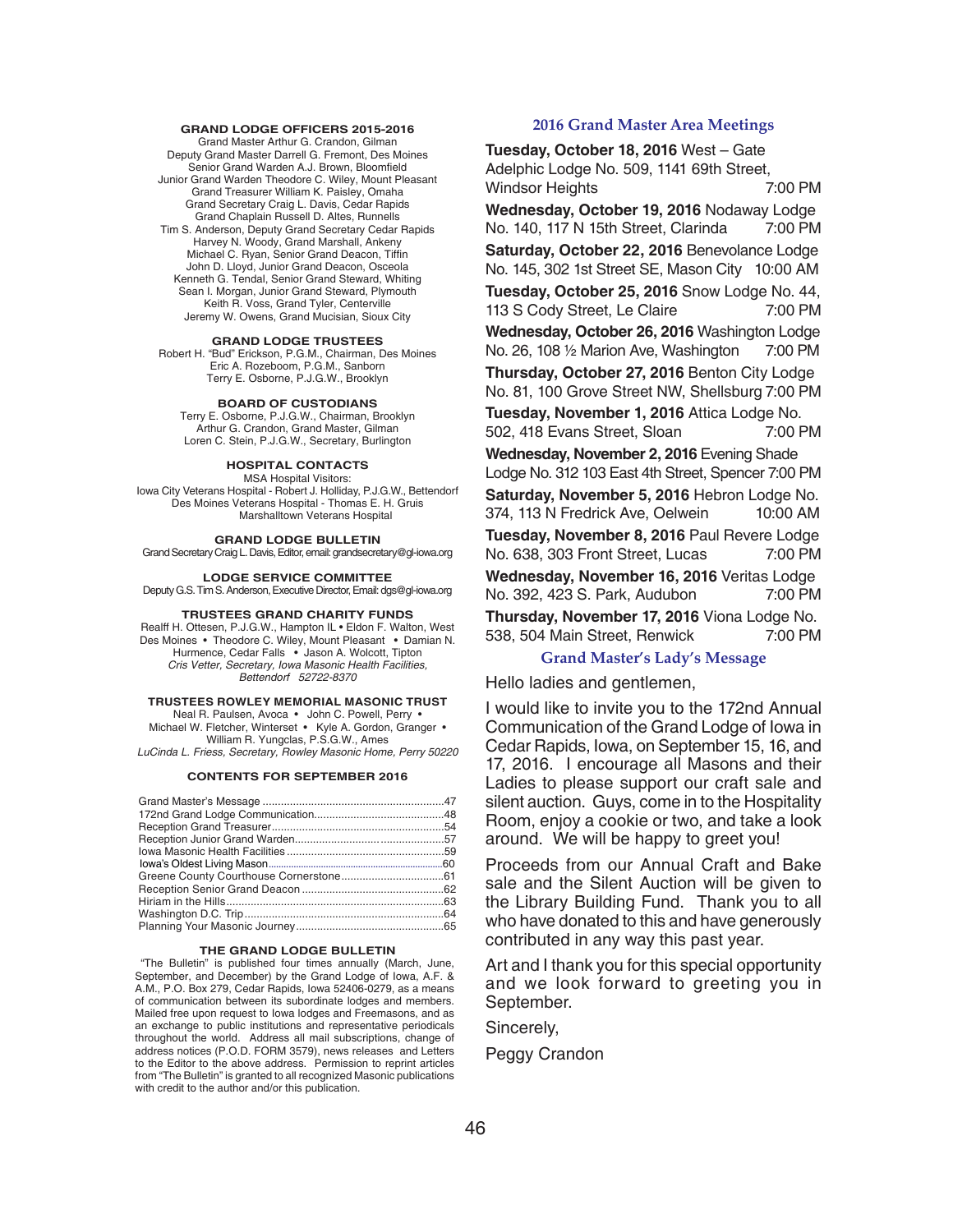# **Grand Master's Message**

# Greetings Brethren,

The end of my term as your Grand Master is rapidly approaching and so is the 172nd Annual Communication of the Grand lodge of Iowa. This has indeed been an experience that I will never forget. The miles we have traveled, the people we have met, and the events we have participated in have all been a "labor of love" for both Peggy and me. I thank the Craft of Iowa for allowing me to represent them as Grand Master this year.

Start making plans to attend Grand Lodge in Cedar Rapids September 15-17. Thursday will start with a Ritual School of Instruction for all who wish to learn the Work. The Grand Master's Fellowship Banquet starts at 6:00 PM and continues with award presentations and the Speaker of the evening is a special guest. Coach Dan Gable will give a motivational speech. Don't miss it.



Friday and Saturday will follow the same agenda as previous years, except this year, we will have four short presentations on issues that have arisen through the course of the year. They should be of interest to all.

Brethren, you are the Grand Lodge. As Masters and Wardens of your Lodges you are obligated to attend this communication to decide the future of Masonry in Iowa. Make your reservations now at the Marriott Hotel on Collins Road in Cedar Rapids. Be sure and tell the hotel you are with the Grand Lodge. Also, get your tickets ordered through the Grand Lodge Office for the Banquets. No tickets will be sold at the door.

Again, thank you for bestowing this honor upon me. It is bittersweet that I end my term of office. I have enjoyed every minute of it and I hope I have made a difference. See you all at Grand Lodge.

Fraternally,

Arthur & Crandon

Arthur G. Crandon Grand Master of Mason in Iowa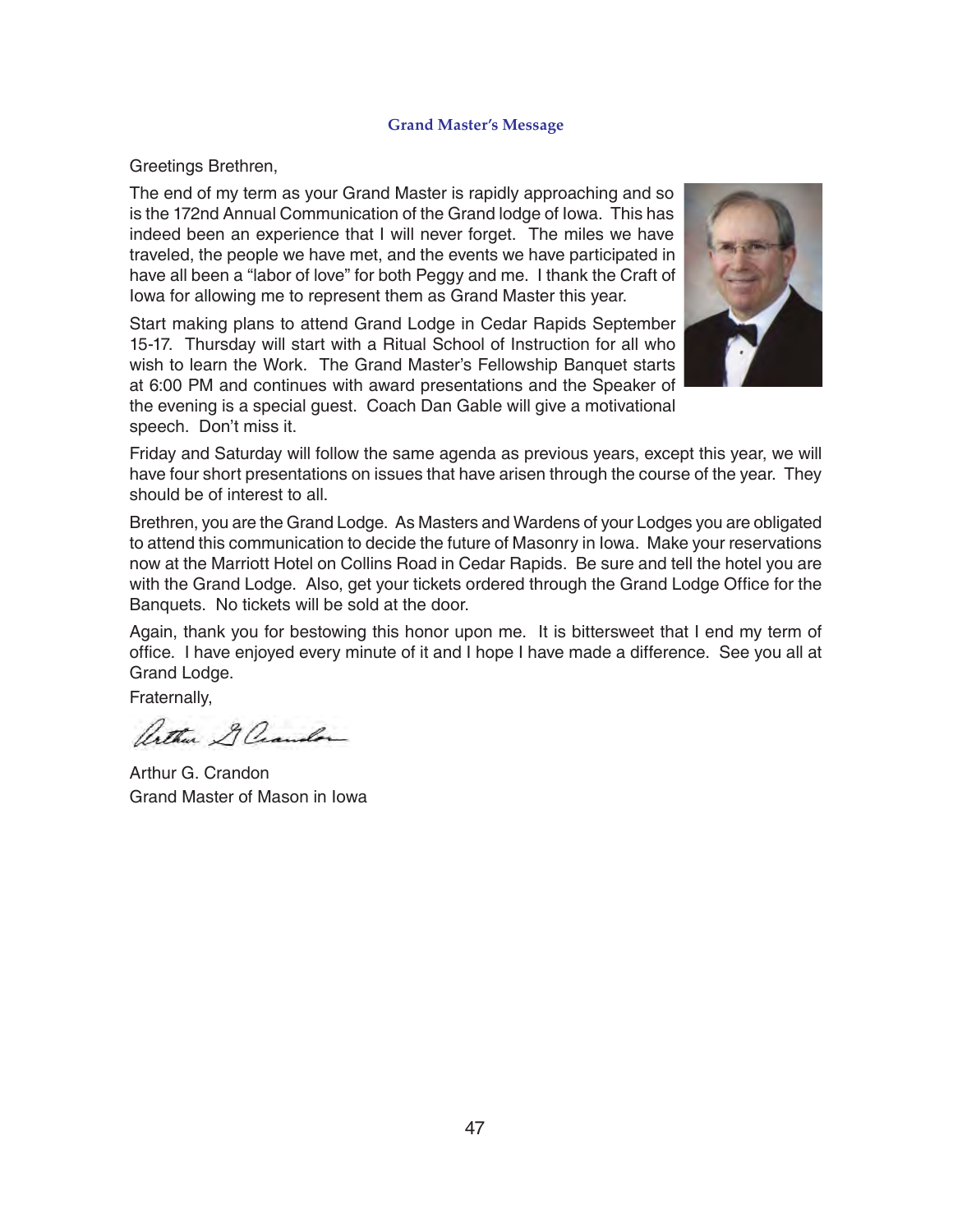# **Schedule for the 172nd Annual Communication of the Grand Lodge of Iowa A.F. & A.M.**

**Note:** All events and activities will be in Cedar Rapids at the Marriott, 1200 Collins Rd NE

**Meal Tickets** - Will be available for pickup in the lobby from 12:00 P.M. to 4:00 Thurday, and 7:00 A.M. to 4:00 P.M. Friday.

# **Thursday, September 15:**

**8:00 A.M.:** The Annual Grand Lodge School of Instruction will begin in the Grand Lodge Room (Hickory Room).

DL School one will be in the Dogwood Room; DL School two in the Chestnut Room and Craft School in the Elm Room.

The Memorial Service will be included with the Necrology Service on Friday.

**Lunch** will be on your own. A buffett is available at the hotel for \$12.99 per person. We do need to know if you plan to eat at the buffett, so the hotel can make the proper arrangements.

**12:00 P.M**. Credentials will open

**1:15 P.M.:** Open Lodge on the Third Degree in the Hickory Room followed at **1:30** by an Exemplification of the Third Degree. The cast will be selected by the Board of Custodians of the Work.

**5:00 P.M.:** Social Hour in the Atrium.

**6:00 P.M.:** Grand Master Arthur G. Crandon and his lady Peggy invite all Masons and their ladies to join them in the Oak Room at for the "Grand Master's Fellowship Banquet." During the banquet the T. S. Parvin Award and Teacher of the Year will be presented. Following the banquet, Legendary Coach Dan Gable will be our featured speaker.

# **Friday, September 16:**

**7:00 A.M.** Credentials will open in the lobby.

**8:30 A.M.:** The Annual Communication will open in the Grand Lodge Room (Hickory and Oak Rooms)

**12:00 P.M.:** Lunch is being provided by the Iowa York Rite Bodies in the Elm, Chestnut and Dogwood Rooms.

**1:00 P.M.:** The Grand Lodge will resume labor in the Grand Lodge Room. The election of the 2016-17 Grand Lodge Officers will be the first order of business.

Throughout the Session we will have "Break In" Seminars including: Affinity Lodges by Past Grand Master Tracy Bloom from the Grand Lodge of Kansas, Investing for your Lodge by Brother Russell Neiland, Insurance and Rental Programing for your Lodge by Chad Smeby with Skogman Insurance, and Backgound Checks by Brother David Eyman.

**5:00 P.M.:** The Social Hour in the Atrium.

**6:00 P.M.:** The All-Masonic Banquet will be in the Oak Room All brethren and their ladies are welcome and encouraged to attend.

Following the banquet, the silent auction winners will be announced followed by the Installation of the 2016-17 Grand Lodge Officers in the Grand Lodge Room.

Grand Master Arthur G. Crandon and his lady Peggy will host a reception following the installation in the Atrium to honor of the newly installed officers.

# **Saturday, September 17:**

**7:00 A.M.** Credentials will open

**7:00 till 8:30 A.M.** Breakfast provided by the Scottish Rite Foundation in the Elm, Cedar and Dogwood rooms.

**8:30 A.M.** The Grand Lodge Communication will resume labor in the Grand Lodge Room.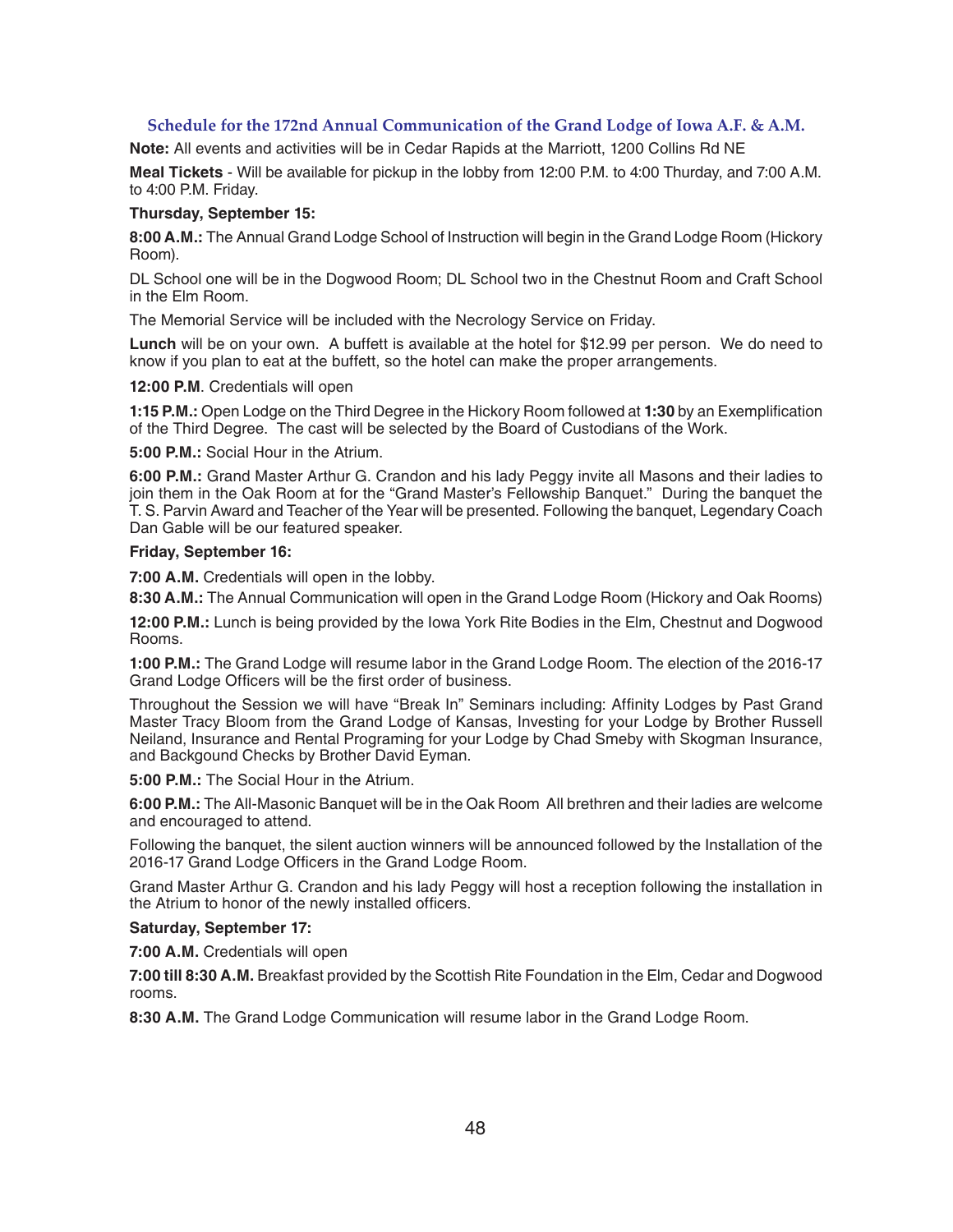**Grand Lodge of Iowa 172nd Annual Communication** September 15-17, 2016



Cedar Rapids Marriott 1200 Collins Rd NE, Cedar Rapids, Iowa 52402 Headquarters Hotel: 1200 Collins Rd NE, Cedar Rapids, Iowa 524021 Standard King or Double/Double – \$97.00/nightly plus tax King Suite – \$107.00/nightly plus tax

To make your reservation: http://cwp.marriott.com/cidmc/grandlodgeofiowa **or call:** 1-800-396-2153 (Please reference Grand Lodge of Iowa when calling) **The cut off date for the special room rate is Wednesday, August 24th.**

# **Thursday, September 15**

| <b>Lunch</b> – On your own. Need to know if you will be eating at the Buffet in the Hotel $Y_{\text{max}}N_{\text{max}}$                                                                                                                            |                                 |  |      |  |  |
|-----------------------------------------------------------------------------------------------------------------------------------------------------------------------------------------------------------------------------------------------------|---------------------------------|--|------|--|--|
| Grand Masters Fellowship Banquet - 6:00 P.M.                                                                                                                                                                                                        |                                 |  |      |  |  |
| Beef Tenderloin Medallions \$40.00                                                                                                                                                                                                                  | Number _______ Cost ______      |  |      |  |  |
| Grilled Atlantic Salmon \$40.00                                                                                                                                                                                                                     | Number ______ Cost _____        |  |      |  |  |
| <b>Friday, September 16</b>                                                                                                                                                                                                                         |                                 |  |      |  |  |
| <b>Lunch</b> – Hot Pork Sandwich                                                                                                                                                                                                                    |                                 |  |      |  |  |
| Provided by the Iowa York Rite Bodies                                                                                                                                                                                                               | Number ______ Cost              |  | Free |  |  |
| <b>Ladies Brunch</b> – Sunrise Buffet \$20.00                                                                                                                                                                                                       | Number ______ Cost              |  |      |  |  |
| All - Masonic Banquet - 6:00 P.M.                                                                                                                                                                                                                   |                                 |  |      |  |  |
| Herb Crusted Pork Loin \$40.00                                                                                                                                                                                                                      | Number ______ Cost              |  |      |  |  |
| <b>Saturday, September 17</b>                                                                                                                                                                                                                       |                                 |  |      |  |  |
| <b>Ladies Continental Breakfast</b>                                                                                                                                                                                                                 | Number <sub>____</sub> ___ Cost |  | Free |  |  |
| <b>Masonic Breakfast for all</b>                                                                                                                                                                                                                    |                                 |  |      |  |  |
| Provided by the Iowa Scottish Rite Bodies                                                                                                                                                                                                           | Number _______ Cost             |  | Free |  |  |
|                                                                                                                                                                                                                                                     | Total enclosed ________         |  |      |  |  |
| Please make checks payable to the Grand Lodge of Iowa<br>Send to: Grand Lodge of Iowa<br><b>Attention: TICKETS</b><br>PO Box 279, Cedar Rapids IA 52406-0279                                                                                        |                                 |  |      |  |  |
| Note: Reservation cut-off is Friday, September 2nd. Reservations are a must!<br>No meal tickets will be available at Grand Lodge Session.<br>Your tickets will be available for pick up at the credentials table.<br>Name and Address: Please Print |                                 |  |      |  |  |
|                                                                                                                                                                                                                                                     |                                 |  |      |  |  |

\_\_\_\_\_\_\_\_\_\_\_\_\_\_\_\_\_\_\_\_\_\_\_\_\_\_\_\_\_\_\_\_\_\_\_\_\_\_\_\_\_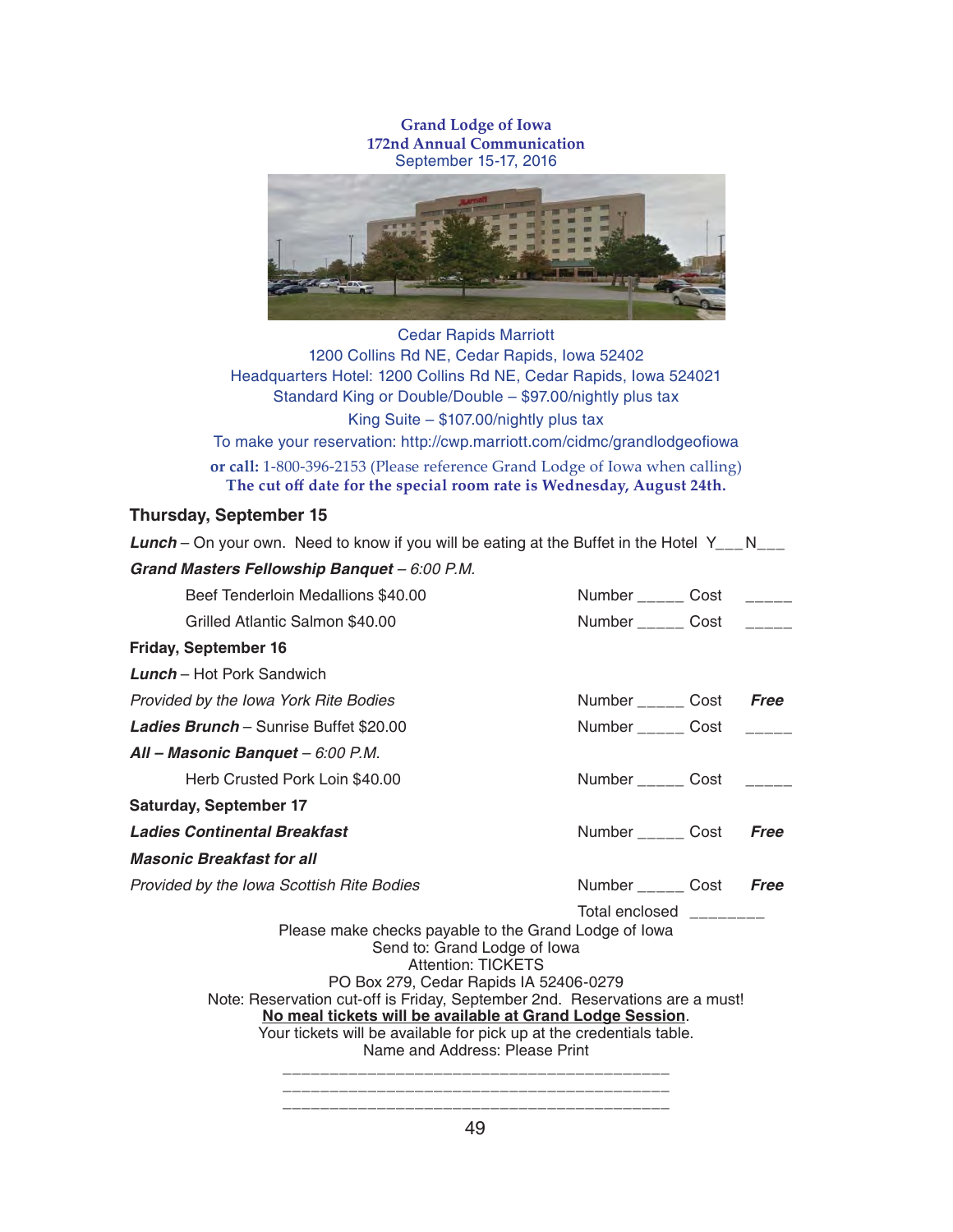**The featured speaker at the Grand Master's Fellowship Banquet on Thursday Evening will be legendary wrestler and coach Dan Gable.**

# Dan Gable Bio



During his prep and college careers, Gable compiled an unbelievable record of 182-1. He was undefeated in 64 prep matches, and was 118-1 at Iowa State. His only defeat came in the NCAA finals his senior year. Gable was a three-time all-American and three-time Big Eight champion. He set NCAA records in winning and pin streaks.

After college, Gable added titles at the 1971 Pan American Games, the 1972 Tbilisi Tournament and the 1971 World Championships. He won

an unprecedented six Midlands Open championships and was that meet's outstanding wrestler five times. In 1972, in Munich, Germany, he won a gold medal at the Summer Olympics without surrendering a point to any of his opponents. The Soviets came to the Olympics with only one goal in mind: to defeat Gable. They were unsuccessful.

In Gable's final 21 Olympic qualification and Olympic matches, he scored 12 falls and outscored his nine other opponents, 130-1. The single point being scored by Larry Owings, who defeated Gable in his final collegiate match.

Gable joined the Iowa coaching staff in 1972, assisting head coach and Hall of Famer Gary Kurdelmeier until taking over the program in 1976.

As the University of Iowa's all-time winningest wrestling coach from 1977 to 1997, Gable compiled a career record of 355-21-5, all at Iowa. He coached 152 All-Americans, 45 National Champions, 106 Big Ten Champions and 12 Olympians, including four gold, one silver and three bronze medalists. The Hawkeyes won 25 consecutive Big Ten championships, 21 under Gable as head coach and four while he was an assistant coach and



administrator. He had a winning percentage of .932 and captured nine consecutive (1978-86) NCAA Championships. At the time that equaled the longest streak of national titles won by any school in any sport, and is also held by Yale golf (1905-13) and Southern Cal track (1935-43).

On only five occasions did a Gable-coached team lose more than one dual meet in a year. In fact, Gable's teams averaged over 17 wins and just one loss per season. The 1996-97 season added the final chapter to Gable's storied career. In late January, he underwent hip replacement surgery, missing four dual meets while recuperating. He reappeared in the Hawkeyes' corner just in time to lead the team to their 24th consecutive Big Ten title and 17th NCAA title. Iowa shattered its own NCAA team points record, scoring 170 points

319-631-4356

www.dangable.com

info@dangable.com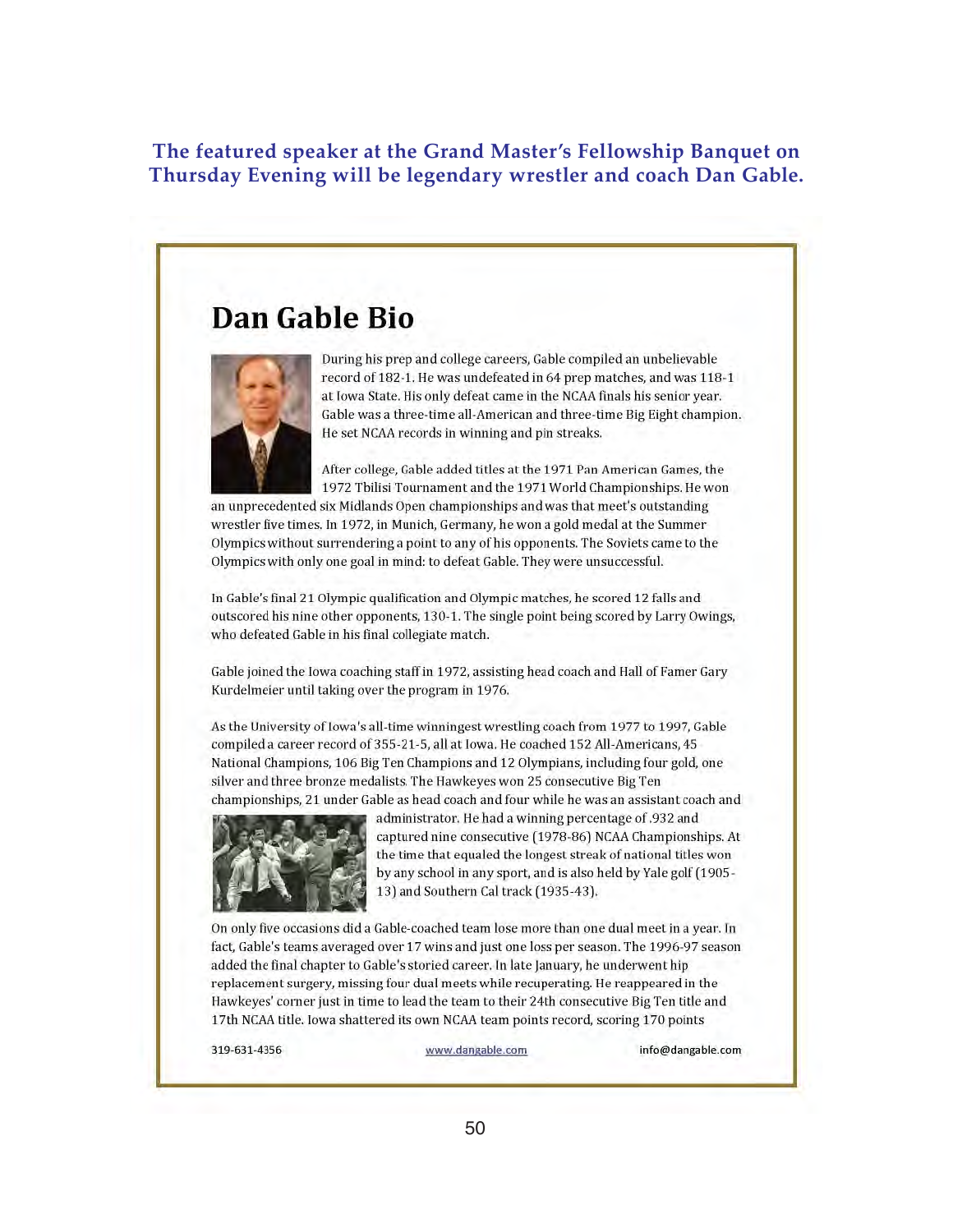#### **Faith Lodge No. 179 Celebrates 150 Years**

Mount Ayr is a City in Ringgold County, population was 1,691 at the 2010 census and serves as the county seat of Ringgold County. On June 22, 1865 Grand Master Edward A. Guilbert granted dispensation to Faith Lodge located in Mount Ayr. John Allison was installed Worshipful Master, D.C. Kinsell was installed Senior Warden and John C. Alexander was installed Junior Warden. Faith Lodge was granted a Charter on June 6, 1866 by Grand Master Campbell K. Peck. On April 30, 1965 Worshipful Master Laurance Bishop and his Officers celebrated their 100th Anniversary with a ceremony by then Grand Master Hoyt Woody.

To assist in commemorating this 150 year milestone, Grand Master Arthur G. Crandon and



the Grand Lodge Officers were invited to Mount Ayr to conduct a Rededication Ceremony for Faith Lodge No. 179.

The event was held on June 11, 2016 at the Lodge in Mount Ayr. Worshipful Master Michael Wimer gave the welcome and then Invited Grand Master Arthur G. Crandon and the Grand Lodge Officers to rededicate Faith Lodge. Worshipful Master Michael Wimer served as Orator and gave a brief history of the Lodge. Following the Ceremony, Masons and their ladies moved to the Dining Room for a pulled pork lunch and homemade brownies.

# **Brother**

#### **Andrew Wilson is Raised at South Gate**

It was a special night at South Gate Lodge No. 657 in Des Moines on May 19 as Brother Andrew Wilson was raised to the Sublime Degree of a Master Mason. The social hour started at 4:00 P.M. with cookies and coffee.

Worshipful Master Ken Sobocinski opened lodge and Past Master Kirk Mitchell was in the East for the First Section, Richard Maynard was Senior Deacon. The Officers of South Gate Lodge did an outstanding job in the First Section. The Lodge went to refreshment and enjoyed a wonderful Roast Pork Dinner prepared by Home Plate Diner and served by South Rainbow Assembly.

Grand and Past Grand Lodge Officers were received and introduced with Brothers Josh Williams

and Josh Swallow as Committeemen. Grand Master Crandon was received and introduced with Brothers Kirk Mitchell and Josh Swallow as Committeemen. The Grand Master assumed the East as the Grand lodge Officers conferred the Second Section. Senior Grand Deacon Michael C. Ryan gave the Charge. Grand Master Crandon presented Brother Wilson with his pin, his own working tools and a packet of information. Worshipful Master Sobocinski presented Wilson with his Apron and Enlightenment Course. Brother Andrew thanked everyone for being there and he looks forward to his journey in Masonry. Grand Secretary Davis and the Grand Lodge Officers then closed South Gate Lodge.

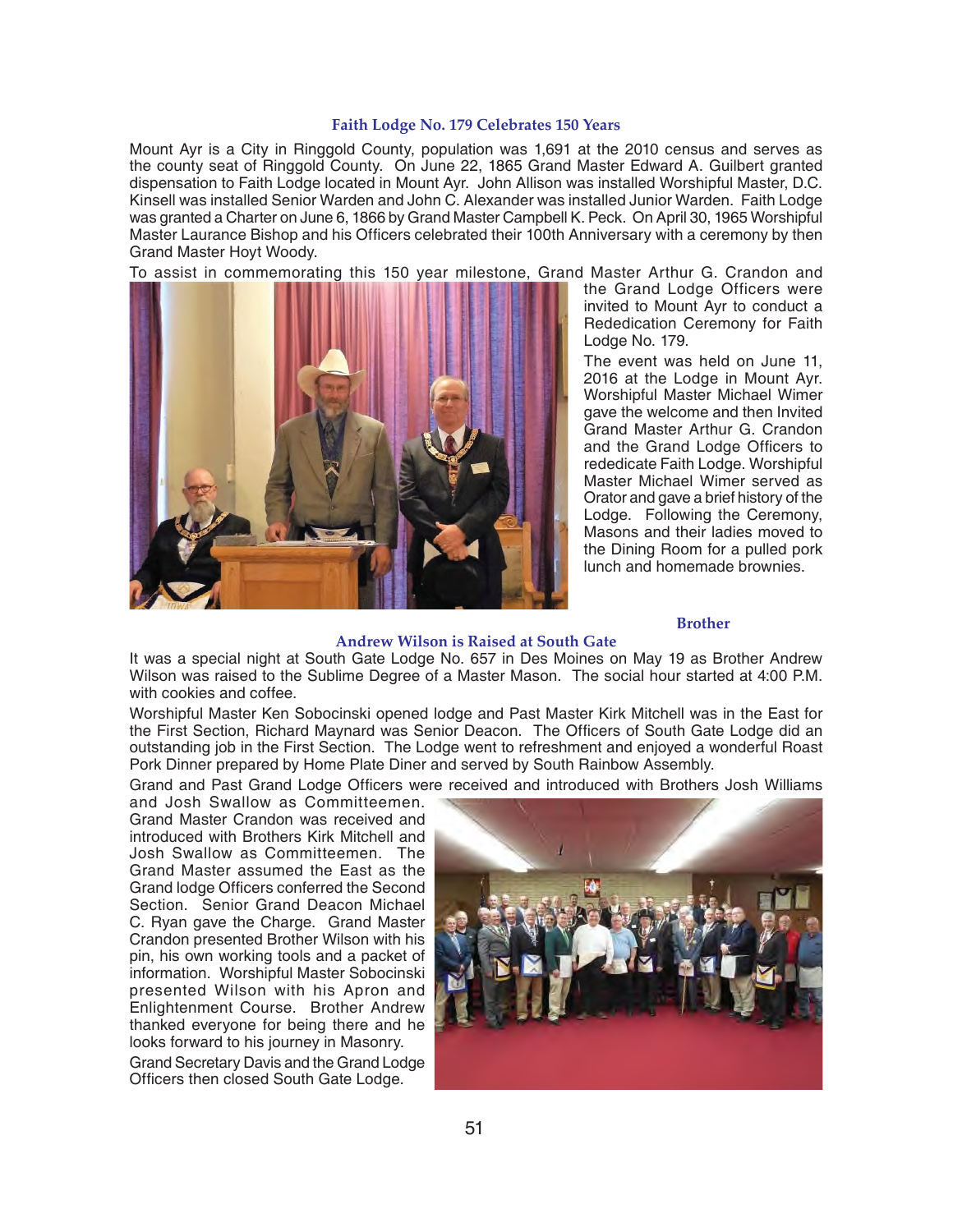**West Marshall Teacher of the Year Trevor Arganbright**



Trevor Arganbright was nominated by the students of West Marshall to receive 2016 Teacher of the Year Award. The Award was presented by Full Moon Masonic Lodge members Andy Oxley and Jim White. Tevor Arganbright received a Certificate autographed by his students and an Applebees gift card. Congratulations Mr. Arganbright and thank you for your great work from all Iowa Masons.

#### **Saint Clair Tractor Ride** By Roy Schulze





 16 tractors and two riders in a "hog mover" participated in the 6th Annual SaintClaircade. The ride is 37 miles long and winds its way along highway 151 from Norway, through the Amana Colonies into the Marengo Valley along county road F15 and stops at the Blairstown Cafe for a rest stop to stretch your legs, lookover the tractors and have refreshments before returning, continuing on county road E66 to Norway where a picnic lunch was served at the Lodge and stories swapped. As usual everyone had a great time. This year we were honored to have Grand Master Art Crandon accompany us riding Brother Wayne Riley's Massey Ferguson 65. To date the tractor ride has raised over \$3000 for Saint Clair Lodge's scholarship fund. We all look forward to next year's ride and if you are available please join us for a great time!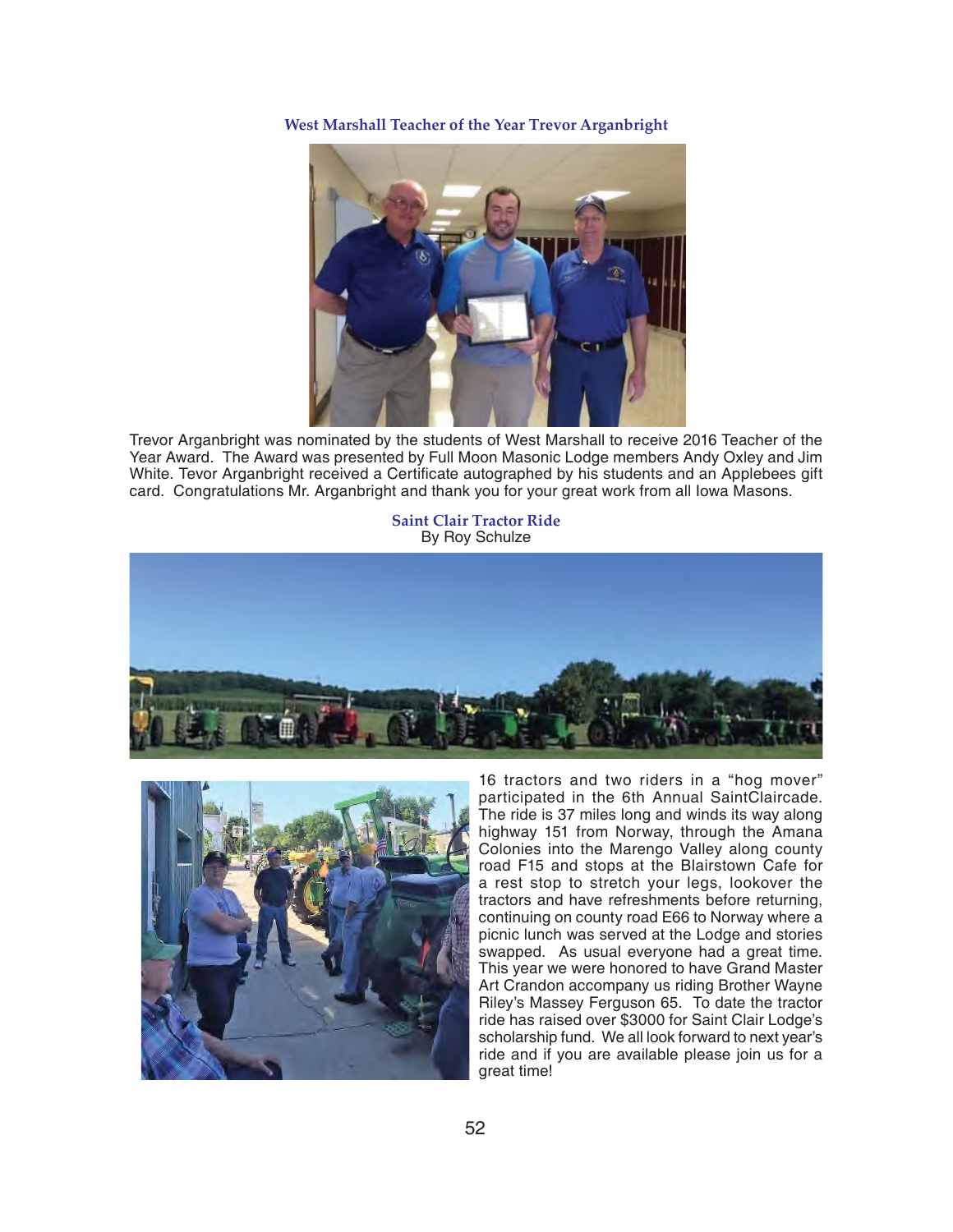#### **Evening Shade Lodge No. 312 Celebrates 100 Years** By Steve Waller

Evening Shade Lodge No. 312 with assistance of Grand Lodge Officers held a rededication ceremony of the Masonic Temple in Spencer on October 15, 2015. Grand Lodge Officers and general public attending totaled 105 individuals.



The rededication Ceremony was held to commemorate the dedication of the Masonic Temple 100 years ago. The building still remains in immaculate condition, majority of Temple woodwork and other features have been maintained throughout the 100 years. Masonic Temple still generates conversations from general public; also utilized by other organizations and activities within the community.

# **Mark Earl and Esther Ruth Spencer Technical Scholarship**

**Chandler Thayer** – I am writing to thank you for your generous \$2,500 scholarship for the Mark Earl and Esther Ruth Spencer Technical Scholarship. I was very appreciative to learn that I was selected for the scholarship. I am a graduate from Waukee High School pursuing a degree in Emergency Medical Services. I want to eventually obtain my paramedic certification and pursue a career in public safety. After obtaining my associate degree, I want to further my education in the emergency and disaster management field. Thanks to you, I am one step closer to these goals! You have lightened my financial burden which will allow me to concentrate on my education

**Micaela Folkerts** – I am sincerely honored to have been selected to receive the Mark Earl and Esther Ruth Spencer Technical Scholarship. Thank you for being a scholarship donor, this scholarship will allow me to follow my dreams of becoming a Radiology Technician. Because of your scholarship I will be able to focus more of my time on my coursework instead of worrying about how I will finance my education. I am excited to start this adventure and am extremely grateful for the generosity of your scholarship.

**Trey Tesch** – I am honored to have received the MCEC Mark Earl and Esther Ruth Spencer Technical Scholarship. I look forward to using this generous scholarship next year as I begin my journey at NIACC. The money from the scholarship will go a long way in helping to fund my education as I pursue my diesel technology degree. I look forward to staying in touch and informing you on how my upcoming year goes.

**Brenton A. Fjeld** – Thank you so much for the Mark Earl and Esther Ruth Spencer Technical Scholarship Award. My classes at Indian Hills Community College in Ottumwa start next month and I am looking forward to this new experience. Please thank everyone in the Masons Organization that has made this opportunity available to me.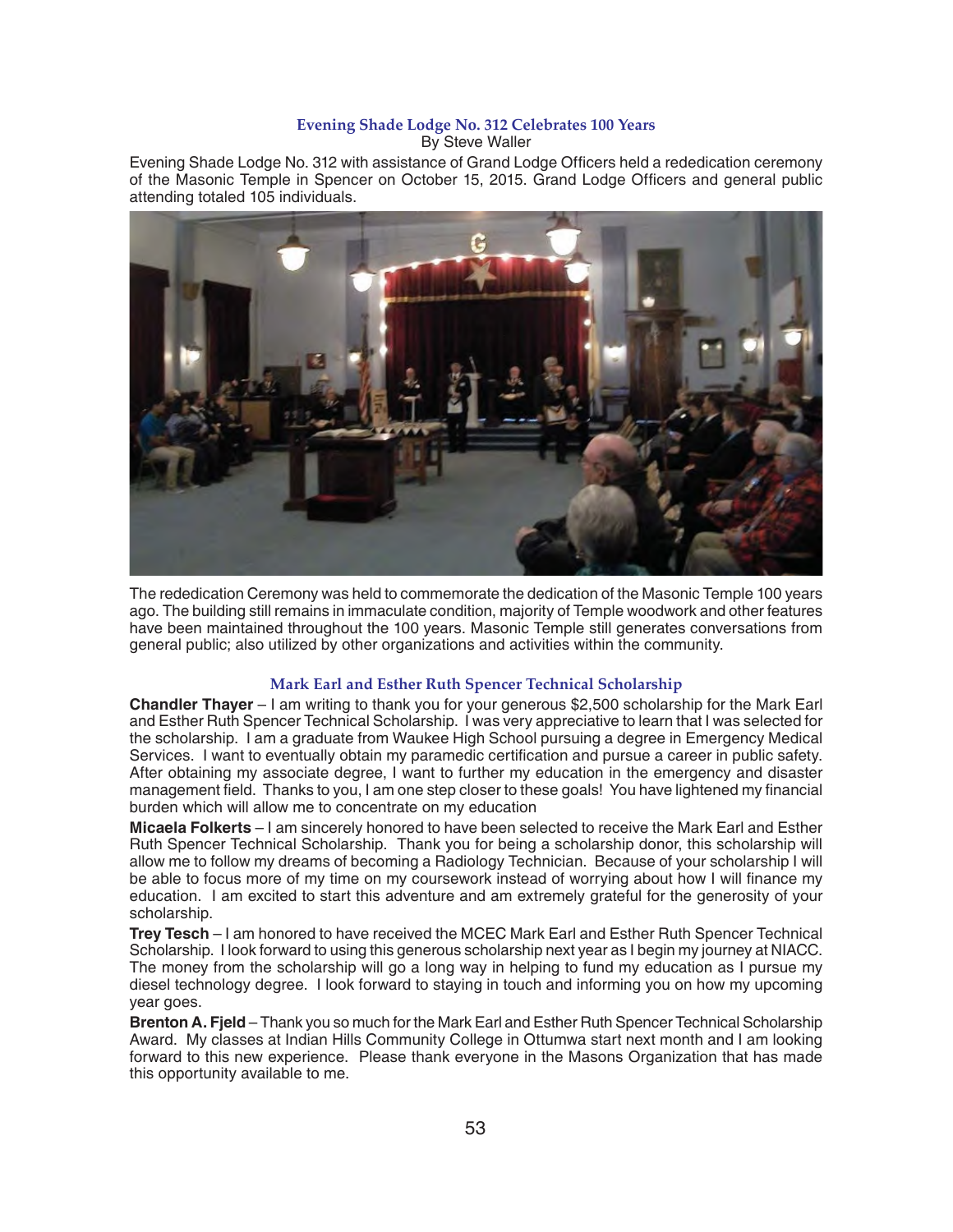# **Grand Treasurer William K. Paisley**

Masons from across the state gathered at the Des Moines Scottish Rite on Saturday, May 7 to honor Grand Treasurer William K. Paisley. Mosaic Lodge No. 125 of Dubuque hosted the reception. Cookies and punch were served during the social hour.

The Masons then moved to the Auditorium where Worshipful Master Brian P. Carroll and his officers opened Mosiac Lodge No. 125. After opening he appointed brothers Matthew Buckley Senior Committeeman and Charlie Becker Junior Committeeman for the reception and introduction of Grand and Past Grand Lodge Officers. Grand Master Arthur G. Crandon was received and introduced with Edwin Blinks serving as Senior Committeeman and Bryce Hildreth as Junior Committeemen. Grand Treasurer Paisley was received and introduced with





Brothers Donald Giesemann Senior Committeeman and Bryce Hildreth as Junior Committee. Brother Paisley talked about the significant impact DeMolay has had in his life and thanked everyone for being there. The honored brother assumed the East and with the Grand Lodge Officers closed Mosaic Lodge No. 125.

After the Lodge was closed all moved to the dining room for a banquet. Past Grand Treasurer Shane A. Harshbarger served as Master of Ceremonies for the event. Brother

Grand Treasurer Bill Paisley and Mosiac Lodge Members Paisley shared with those assembled about his experiences in DeMolay, the huge impact the advisors have had in his life, and how most of his adult life has been centered around the Order of DeMolay and Masonry. Grand Master Crandon spoke about the many wonderful qualities of Brother Paisley and his many accomplishments in DeMolay. The evening concluded with the Grand Chaplain Russell D. Altes giving the Benediction.

# **Ladies at the Table in Spirit Lake**

The brothers of Twilight Lodge No. 329 at Spirit Lake honored the ladies at a "Ladies at the Table"



on April 14, at their annual event. Grand Master Arthur G. Crandon and the Grand Lodge Family were invited to join in honoring the ladies.

Worshipful Master Charles D. Gilbert served as Master of Ceremonies for the evening. Chaplain Kenneth L. Olson gave the Invocation. Brother Paul Plumb served an impressive Prime Rib Dinner and Dallas D. Brown took care of the soda fountain.

The First and Second Toasts were made by Charles D. Gilbert to the United States of America and to the Grand Master, the Third Toast was made by Dallas D. Brown to our Military, Michael Johnson made the Fourth Toast to our Ladies

and the Tyler's Toast was made by Brett Thacker. During the Toasts the Lodge held a live auction to raise money for the Lodge and the Grand Master's Program for the year. Approximately \$1,000 was raised. Twilight Lodge presented First Lady Peggy and Grand Master Crandon with a weekend trip for 2 to Spirit Lake.

# **Full Moon Lodge No. 561 Presents Scholarship** By James F. White Secretary

It is a tradition in Full Moon Lodge No. 561 at Melborne to honor their members who have daughters on their way to higher education by presenting a scholarship to them.

Pictured is Left to Right / Jeff Lanning with his Daughter Megan, Presenting the scholarship is Jim White. "Great Job" Megan the skies the limit and maybe beyond.

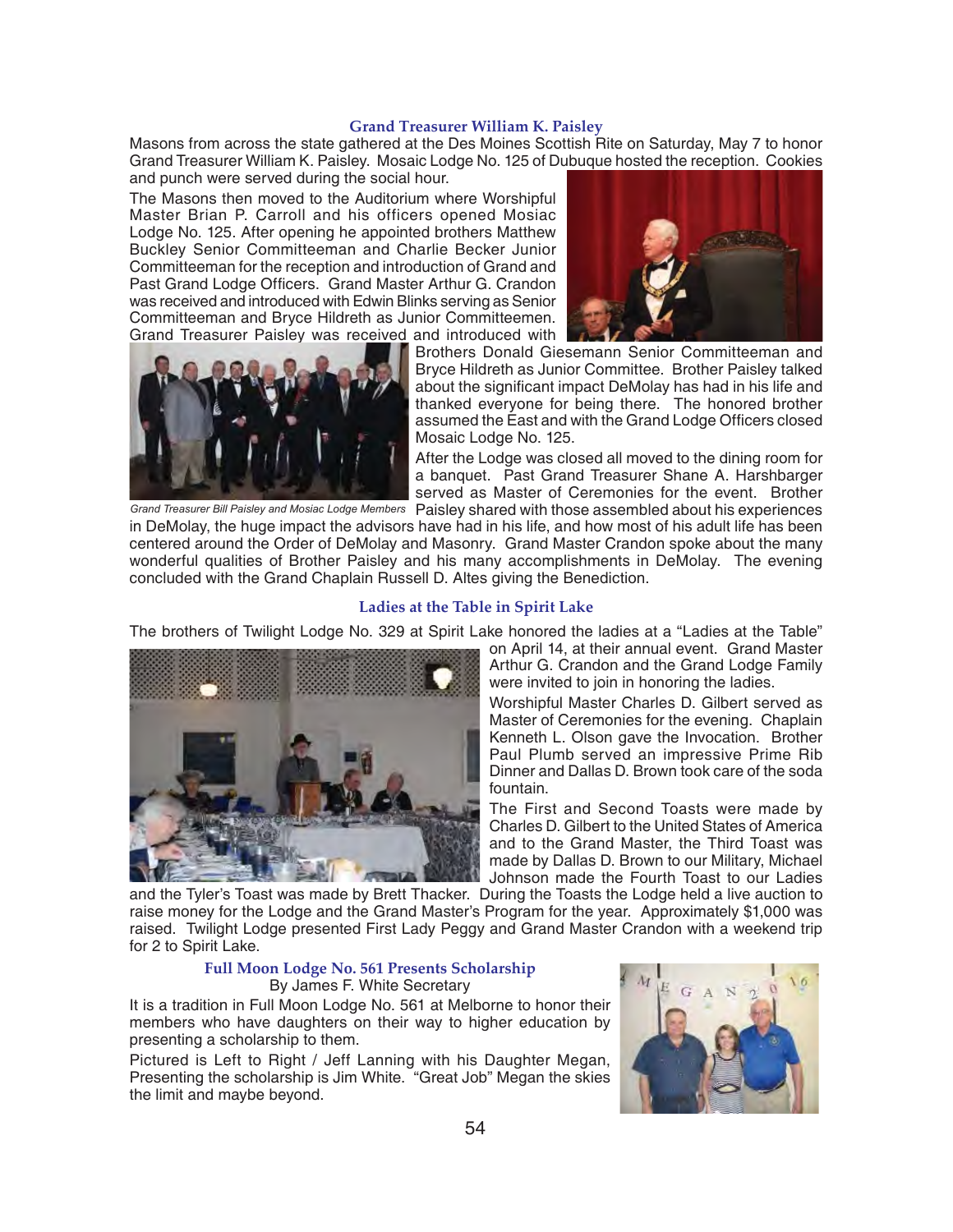#### **Waterloo Lodge No.105 Temple Dedication Ceremony** Waterloo, Iowa

Grand Master Arthur G. Crandon and the Grand Lodge Officers were invited to Waterloo Lodge No. 105 in Waterloo to conduct a Temple Dedication Ceremony.



Grand Secretary Craig L. Davis and Grand Marshal Harvey N. Woody led a practice of the Ceremony at 1:45 P.M. The Brothers of Waterloo Lodge provided snacks after the ceremony. Grand Master Crandon earlier opened the Grand Lodge in Ample Form at Norway Lodge at 9:00 A.M. Brother Andrew E. Schaffer gave the invitation to Grand Master Crandon to dedicate the Lodge. Grand Master Crandon and the Grand Lodge Officers conducted the Temple Dedication Ceremony. The following local brethren assisted: Tim Swope carried the Great Lights; Eldon Hovey was the Bearer of Corn and Blue Candle; Paul Daugherty was the Bearer of Wine and Red Candle; Bill Woerner was the Bearer of Oil and White Candle; Andrew Schaffer was the Architect; Senior Grand

Steward Kenneth G. Tendal gave the Flag Lecture and Junior Grand Deacon John D. Lloyd gave the School Books Lecture. Brother Paul Wurtz, Junior Deacon, was Orator and spoke about the history of Waterloo Lodge No. 105. Grand Lodge was closed in Ample Form with Grand Master Crandon in the East.

# **Gloaming Lodge No. 482 Scholarships**

Worshipful Master Archie Barriage presented a 2016 scholarship on behalf of the Grand of Iowa

to Miss Grace K. Goehring, Okoboji High School Senior in the amount of \$2000.00 and that same evening awarded 2 additional scholarships on behalf of Gloaming Lodge to Mr. Noah Bouse and Miss Kailyn Hromatko, also Okoboji High School seniors.

Gloaming Lodge hosted a short reception following their regular meeting to recognize Miss Goehring and her family on May 17, 2016. Worshipful Master Barriage congratulated the recipients and wished them well in all their future endeavors.

# **Davenport Esoterica Study Group** By Realff Ottesen



*Pictured left to right Senior Warden Steve Clark, Grace Goehring and Worshipful Master Archie Barriage.*

The Davenport Valley of the Scottish Rite has formed a study group called 'ESOTERICA" which held their first meeting at the Thunder Bay Grill on February 25, 2016. The Group is open to all Masons who want to learn history, symbolism, and just interesting things about masonry in general. It meets four times a year for dinner and a presentation. So far there have been presentations on Mozart's "Magic Flute" and its masonic implications; on the 47th Problem of Euclid, and a



presentation on the connection—both myth and fact—between the Knights Templar and Masonry. The final presentation this year will be about Masonic Murders or the conspiracy theories around them. The group has no officers, just interested masons gathering together for a good meal and learning.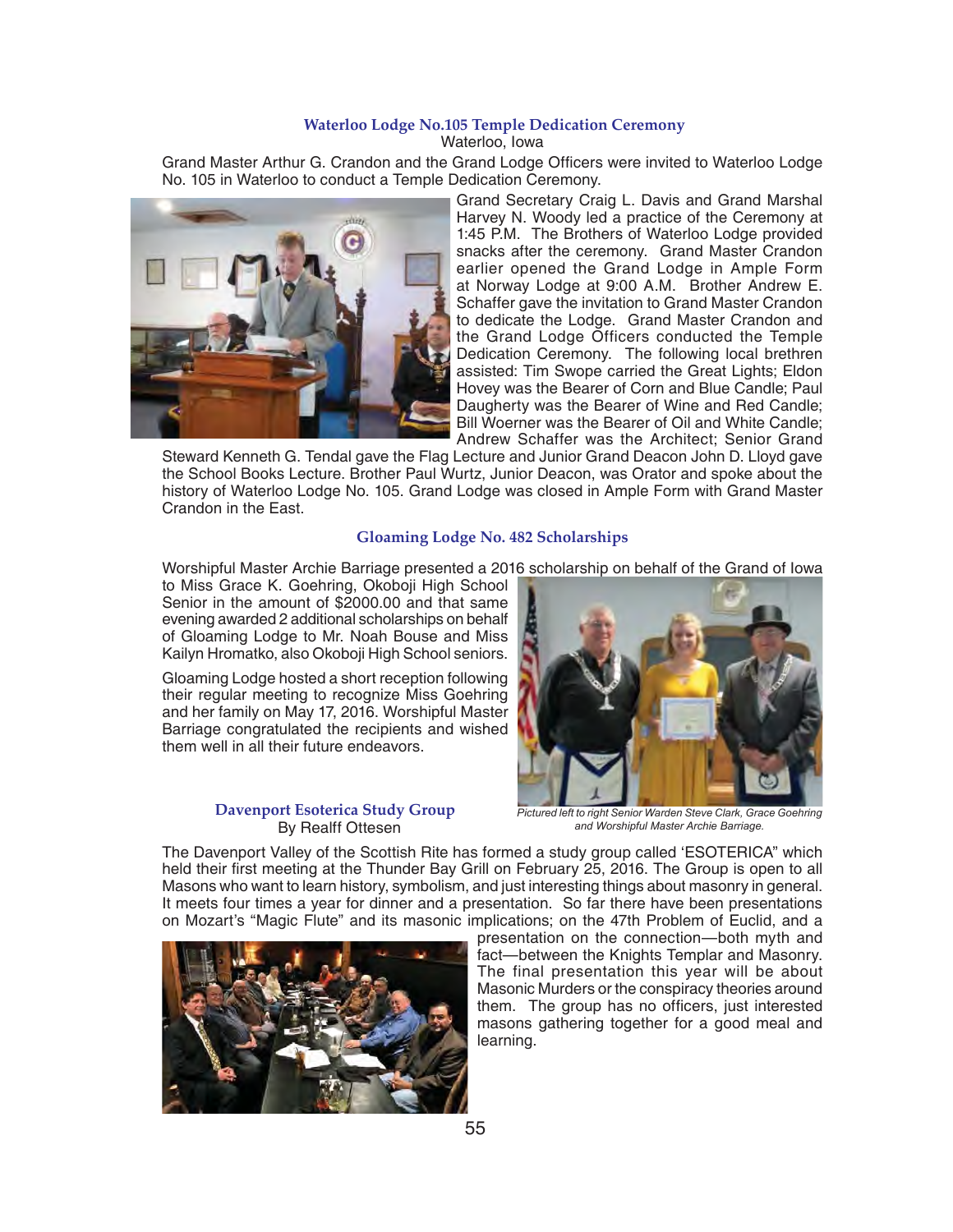**Clear Creek Amana Middle School Cornerstone Laying Ceremony** Tiffin, Iowa



On May 31, 2016, the Grand Lodge of Iowa laid the cornerstone at the Clear Creek Amana Middle School under the direction of Grand Master Arthur G. Crandon. It was a beautiful day with a light breeze. Grand Lodge was opened in Ample Form on the Third Degree by Grand Master Arthur G. Crandon assisted by the Grand Lodge Officers in the Middle School. Grand Secretary Craig L. Davis and Grand Marshal Harvey N. Woody held a practice for the procession.

Everyone moved to the commons room for the ceremony. Grand Master Crandon and the Grand Lodge Officers then conducted the Cornerstone Laying Ceremony. Members of the School Choir sang the National Anthem. The following local brethren assisted: Mark Peterson carried the Great Lights; Kevin Smith the Book of Constitutions; Harry Dolder, Steve Beckler, and Perry Beckler served as Bearers of the Corn, Wine, and Oil; Calvin Ryan, R.C. Eichacker, and William Kreuger as Bearers of the Red, White, and Blue Candles. Dennis E. WIlliams served as the Architect, Dennis E. Williams was the Flag Bearer and Jane Kim, Madison Frame, and Eliza Evens were the Bugler's. These three young ladies also played the National Anthem. Tim Kuehl spoke on behalf of the School and thanked the School Board members for their support on the expansion of the Middle School. City Councilman Michael C. Ryan was the Orator and talked about working together to get the Middle School expansion completed. The Grand Lodge was closed in Ample Form on the third degree, with Grand Master Arthur G. Crandon presiding.





*Grand Master Broyles congratulates Brother Larry. Tim Coy presents his father with his 50 year pin.*



Most Worshipful Brother Jon Broyles Grand Master of the Grand Lodge of Missouri presented Brother Larry Coy and member of Sincerity Lodge No. 317 at Moulton, Iowa who resides in Kirksville, Missouri with his 50 year Membership Certificate on behalf of Sincerity Lodge. Larry's son Tim presented him with his 50 year pin. Thank you Grand Master Broyles!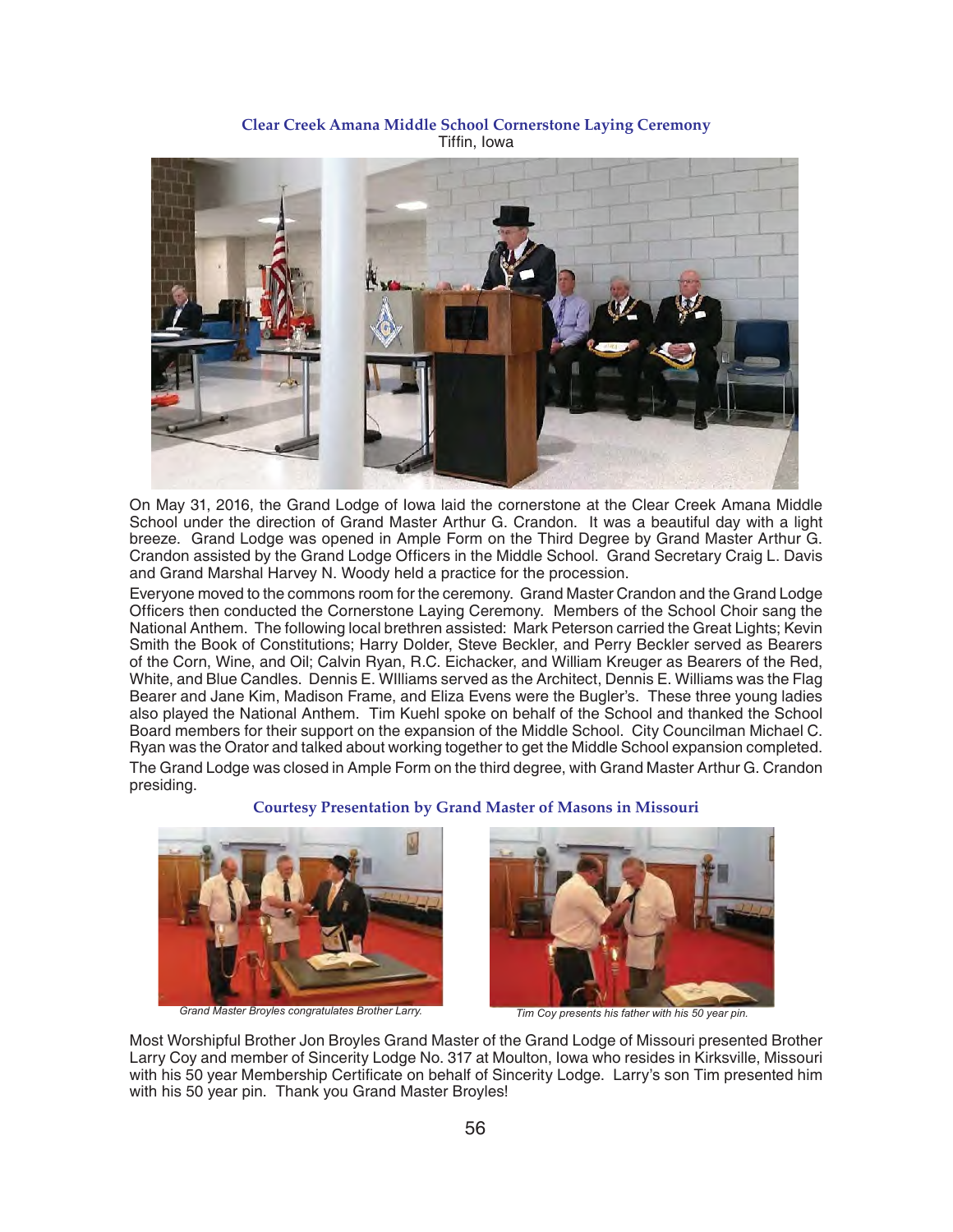#### **Special Day for Junior Grand Warden Theodore C. Wiley and Jack Hedgecock**

Saturday May 21, 2016 was a busy day in Mount Pleasant as Masons from across the state gathered together to honor Junior Grand Warden Theodore C. Wiley. The day started out at 3:00 P.M. with Worshipful Master Dave MacGregor opening Mount Pleasant Lodge No. 8 for the purpose of conferring the Sublime degree of a Master Mason on Brother Jack Hedgecock. Brother MacGregor was in the East for the first section and Jason Loving was Senior Deacon. Following the first section the Masons joined their ladies in the dining room for a pulled pork, pulled turkey, baked beans and homemade pie supper. Members from the Loving family served the meal.

Following the meal Worshipful Master Dave MacGregor reassumed the East and appointed Brothers Don Wiley and Duane Wiley as Senior and Junior Committeemen to receive Grand Master Arthur G. Crandon. Right Worshipful



*Ted Wiley, Jack Hedgecock and Grand Master Crandon.*

Brother Wiley was introduced and received wearing his great great grandfather's apron. The apron of



William A. Wiley, is shown to the left. His father, Don Wiley served as Senior Committeeman and his uncle, Duane Wiley served as Junior Committeemen, representing four generations of Masons. Ted's second cousin, Brother J. Kent Zickafoose, the first recipient of the pestegious T.S. Parvin Award, was also present. Brother Ted thanked everyone for being there and the Grand Master for honor of serving with him as a Grand Lodge Officer.

Grand Master Crandon assumed the East and conferred the second section of the third degree on Brother Hedgecock, Ted Wiley was Senior Deacon and Harvey N. Woody gave the charge. The Grand Master presented the new Brother with his Grand Master's pin and his own set of working

Pictured left to right are Duane Wiley, Ted Wiley, Don Wileytools. Brother Jack thanked everyone for being there and supporting him on his journey through the degrees. Right *and Kent Zickafoose.*

Worshipful Brother Wiley was in the East to close Mount Pleasant Lodge No. 8.

# **Mosaic Lodge No. 125 Scholarship and Award Night** By Keith Robertson

Mosaic Lodge No. 125 at Dubuque held its 11th Annual Scholarship Awards Night on May 18, 2016. Following a delicious swiss steak and ham dinner Past Grand Master Edwin Blinks gave a brief program on Masonry and how Masonry has made a difference. Worhsipful Master Brian P. Carroll presented five \$2,000 scholarships to deserving students. Past Master Jack Smeltzer took the recipients, their parents and those people interested on a tour of the Dubuque Masonic Temple. It was a great evening enjoyed by all.



#### **Masonic Definitions**

**OBLIGATION:** Obligation means binding or constraining power of some mandate; that which enjoins obedience; and promise. In Freemasonry, the obligations are those solemn agreements, covenants, and promises made in each of the three degrees in reception of these several tasks.

**RELIEF:** Masons have in their character the normal feeling that they wear born with of giving, helping, assisting, freely and gladly, which goes under the general name of charity; but Masons also have a special form of helping, aiding, and assisting which is called relief.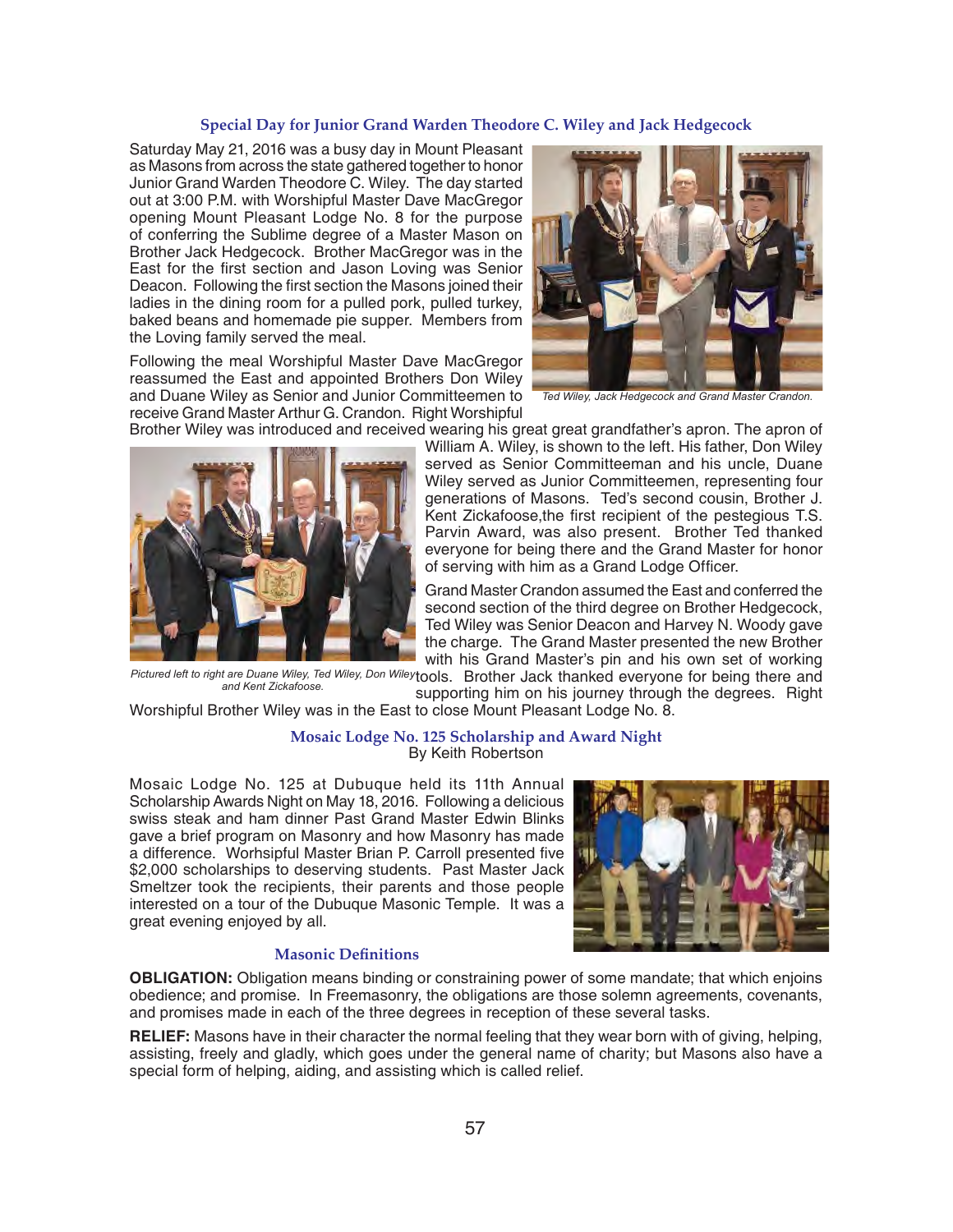# **Rob Myers IV Raised at Brubaker Lodge No. 675**

Brubaker Lodge No. 675 in Davenport hosted the Grand Lodge Officers for a Third Degree for Brother Rob Myers IV, son of Worshipful Master Rob Myers and brother of DeMolay State Master Counselor Nic



*Worshipful Master Rob Meyers, Rob Myers IV & Grand Master Crandon*

Myers. Senior DeMolay Right Worshipful Brother Shane Harshbarger was in the East for the First Section conferral, and DeMolay Executive Officer Brother Matthew Buckley was Senior Deacon.

The Grand Lodge Officers conferred the Second Section with Grand Master Arthur G. Crandon in the East. The Charge was given by Shane Harshbarger. Grand Master Crandon presented Brother Myers with his Lapel pin, his own personal working tools, and other Items. Brother Myers thanked everyone for being there and being a part of his degree.

Grand Lodge Officers closed then closed Brubaker Lodge with Grand Master Crandon in the East.

# **Lodges Working Together.....**



*Pictured left to right are: John Columbo Jr, Matthew Mason, WM Brian Truex, WM Eugene Kleinow, Souleymann Seye, Ron Bartusek* 

On Saturday, May 28th the two lodges in Mason City, Harding 649 and Benevolence 145, entered their newly constructed float in the annual North Iowa Band Festival Parade held in Mason City.

The object of having the float in the parade was to promote Freemasonry in Mason City and the area as over 20 thousand people attended.

The float was constructed by Worshipful Master of Harding Lodge Brian Truax and one of his employees. It was painted by Harding Lodge Junior Warden Ron Bartusek and his son, Harding Lodge Past Master Joe Bartusek. The banners were ordered from a sign manufacturing firm in Mason City. The expenses were shared equally between Harding and Benevolence lodges.

Accompanying the float in the parade were: Harding Lodge Worshipful Master Brian Truax and his young son Isaac, Junior Wardes Ron Bartusek, Junior Deacon Matt Mason and Benevolence Lodge Worshipful Master Eugene Kleinow, Junior Warden John Colombo and Brother Souleymann Seye.

The float was also included in the 4th of July Parade in Clear Lake and possibly other celebrations in the area.

# **Masonic Definition**

**TOKEN:** A token is a thing that is indicative of other things; a sign; a tangible proof of a statement; or a pledge. In Freemasonry, the token is a special handclasp. It is called a token because it represents the covenant of friendship and fellowship, the making of which is a part of the inner heart of the Masonic degrees.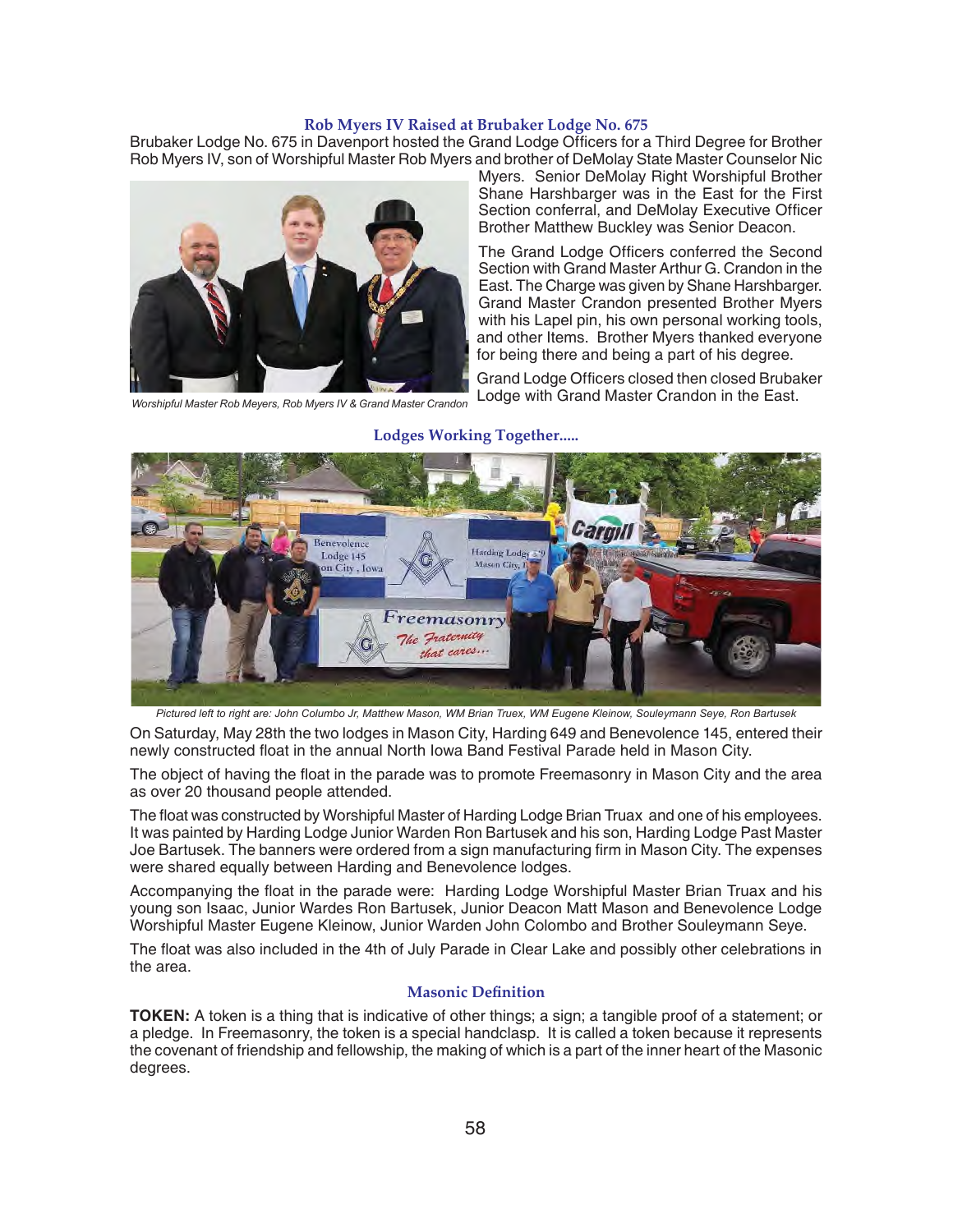### **Iowa Masonic Health Facilities Visit**

Grand Master Arthur G. Crandon and the Grand Lodge family traveled to Bettendorf, Iowa on Saturday, May 21st for a visit to the Iowa Masonic Health Facilities and Masonic Village. The new Administrator Cris Vetter along with Misty and David Overfeld welcomed all with open arms. After a social time a hearty brunch, prepared by the kitchen staff, was served and enjoyed by the facilities staff, Grand Lodge officers and ladies. Grand Master Crandon introduced the Grand Lodge officers and their wives. Eldon Walton, Chairman of the Grand Charity Board, introduced the Board

who in turn introduced the facilities staff: Chad Lehman, Misty Overfeld both from Accounting, David Overfeld Facilities, Mandi Martin Administrative Assistant, Deann Milfechek Human Resources, Jody Hippler Nursing, Mary Anne Food Service, Kathy Youngblood Dining Services, Katy Karlin Environmental Services, and Dan Murphy Pharmacy. Ater a short program about the home, *Grand Master Crandon makes introductions*



progress on improvements, and its aims and goals guided tours of the facility were given to the Grand Lodge

Officers and their Ladies. *Cris Vetter, Iowa Masonic Health Facilities Adimistrator*

#### **Emerald Lodge No. 334** By David Hoy Worshipful Master



Last month Brother Dean Schultz received his 50 year certificate and pin in Lodge. Brother Dean told many stories of the past while in Lodge. He also talked of his father's Masonic tales. All of which each brother in attendance listened attentively and enjoyed. Many of the stories we haven't heard before. Brother Dean commented on how much fun he has had in Masonry and enjoyed all the people he has met along the way.

Pictured on the left are Worshipful Master David Hoy presenting his 50 year certificate to Brother Dean Schultz.

#### **Don "The Barber " Larson**

Monday evening April 25th St. Clair Lodge No.164 initiated two new Entered Apprentices, following the degrees all the Brothers introduced themselves to the new brothers and as fate would have it, Don "The Barber" Larson was the last to welcome the new brothers and mentioned that he had been a Mason almost 50 years, an accomplishment he was very proud of. That was when Worshipful Master Tom Bowersox asked the Senior Deacon to escort Brother Larson to the east, and presented him with his 50 year certificate. Brother Don gave a short reflection on his time in the Lodge and all the good times he has had with the Brothers of St. Clair Lodge and assured the new Brothers they would have just as much fun in their search of Masonic Light.

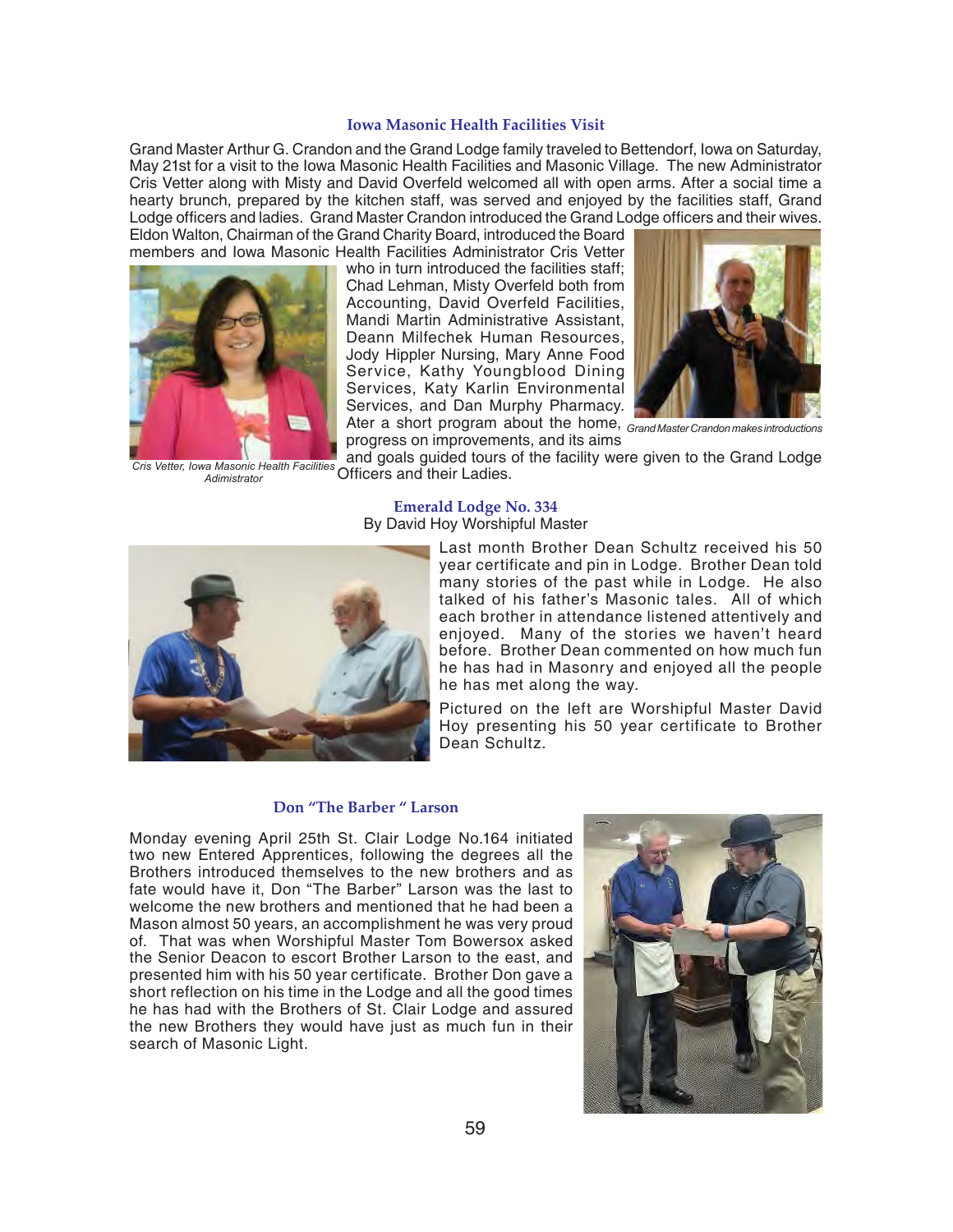### **Iowa's Oldest Living Mason Loren Greiner Passes at the Age of 108** Martin Mattice Funeral Home



Loren M. Greiner was the oldest of six children of Charles Greiner and Effie F. (Doolittle) Greiner, of Hamilton County, Iowa. He was born on March 9, 1908, on a farmstead near Woolstock. Greiner enjoyed a long and illustrious life as an adventurous, curious scholar of mechanics, electricity, and nature. Between 1911 and 1917, the family lived near Lakefield, Minnesota, and when they returned, it was said, all their belongings were shipped in a railroad boxcar. It was near Lakefield that Greiner said he experienced a wild ride in a wagon, behind four horses, as he, his father, and the horses, were pelted with a heavy hailstorm.

After the return to Hamilton County, the family settled on a farm south of Blairsburg, just south of what is now Highway 20. Loren attended school

in Blairsburg, and graduated from high school in 1926. He was one of the first in the county to own a radio receiver; a crystal radio set he built from an oatmeal can and wire from a design he found in the Boy Scout handbook. After high school, he attended Webster City Junior College, and studied teaching during a summer at Iowa State College in Ames. After this introduction to higher education he taught eight grades in a rural one-room school. After a year of teaching he returned to Iowa State to complete his Bachelor's Degree, and a Master's Degree in 1936, with a major in Soil Bacteriology. He was always proud of his Master's Degree thesis on The Effects of Drilling Small Amounts of Fine Limestone with Legume Seed on Acid Soils.

While at Iowa State, he lived in what is now known as Gilman hall. He earned his way through college by caring for the laboratory rats.

During this time, he was deeply moved by reports of the Dust Bowl; a devastating period of severe dust storms that destroyed much of the ecology of Oklahoma, Kansas, and Western Nebraska. He was fortunate to become a planner and supervisor of soil survey and research efforts in western Nebraska, on the north edge of the dust bowl. Loren became a soil surveyor for the U. S. Soil Conservation Service, where for 32 years he surveyed farmland in Nebraska and Iowa as part of the national effort to map farmland in the entire country.

Loren served in the U. S. Army during WWII, and was in the sixth wave of Omaha Beach on June 6, 1944. He continued to serve as a radio-operator on the front lines through France, and into Germany where his unit was among the first to liberate a concentration camp at Ohrdruf. The experience deeply affected him and in later years he wrote many essays about the experience, so that younger generations might understand why the U. S. fought the war and why our nation's involvement was so important. He received five bronze stars for his valorous service. He was lowa's oldest veteran.

Loren met Alice Sweet, a chemistry teacher in Webster City, Iowa. The marriage took place in Madison, Nebraska (1942) because Alice's teaching contract forbade her from marrying. After WWII, the Greiners settled in Nebraska, with daughter Juanita born in Wahoo, in 1946; and Keith born in Lincoln, in 1948. Living in Pawnee City, Nebraska, Greiner worked for the Soil Conservation Service a USDA agency. He was instrumental in the discovery of a water supply for the community after a drought eliminated the source of water. He named the streets of the community of 1,600, invented a tool for taking soil samples, and built a remarkable Nebraska State Fair display showing the effects of soil erosion and the benefits of soil conservation.

The family moved to Emmetsburg, Iowa in 1960. Greiner retired from the Soil Conservation Service in 1968. After retirement, he served as the Palo Alto County Sanitarian for about 10 years, where he oversaw the approval of water supply wells and septic systems. He was a pioneer member of the Emmetsburg Senior Center and advocated for issues affecting senior citizens. He volunteered for Northwest Iowa Service Corps of Retired Executives (SCORE) for over 20 years. He was a member of the Masons for at least 60 years. He was an amateur radio operator, photographer, and enjoyed making precision weights.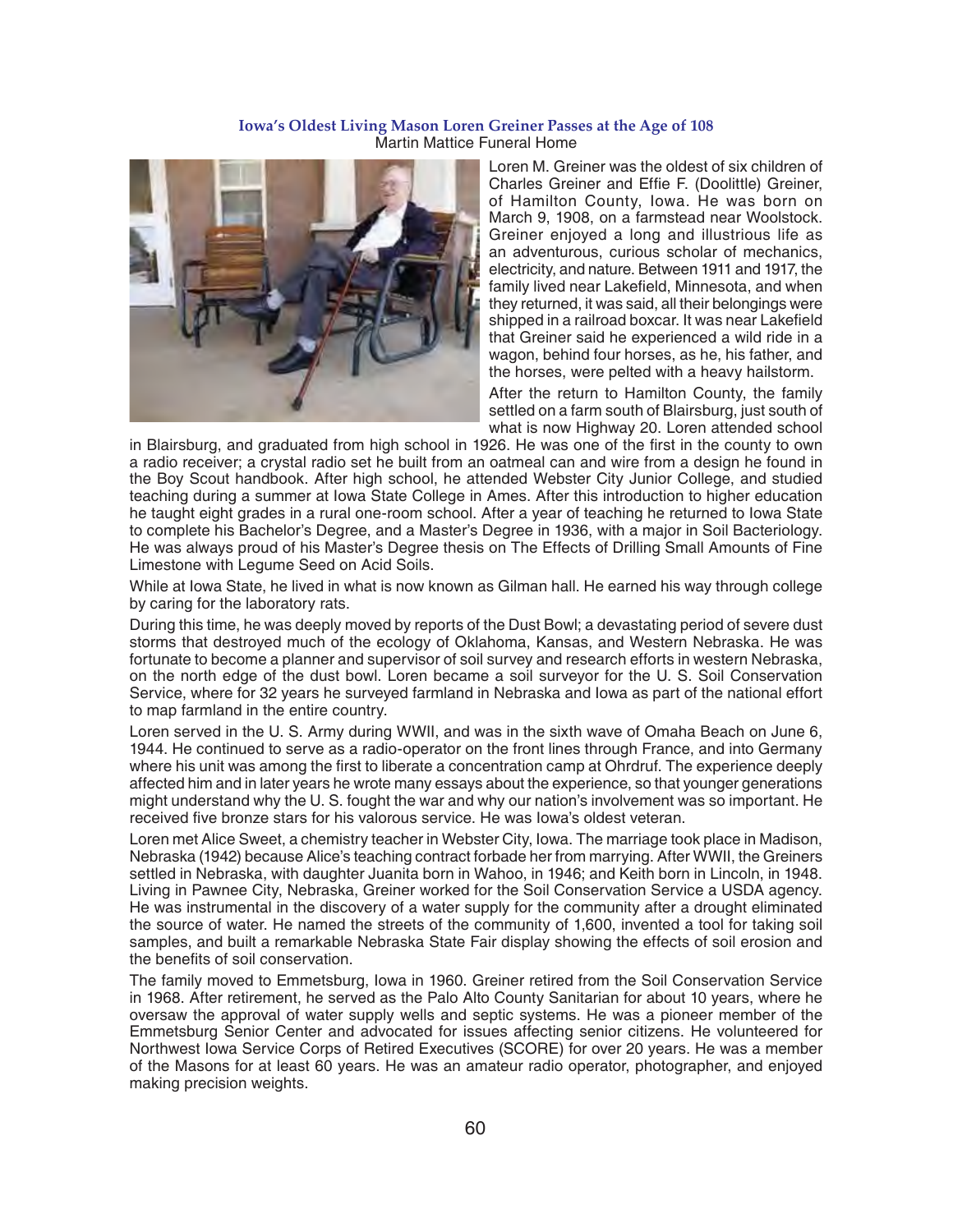# **Greene County Courthouse Cornerstone Laying Ceremony** Jefferson, Iowa

The Cornerstone for the Greene County Courthouse was laid on May 17, 1916 by Grand Master of Masons of in Iowa F.S. Moses. One hundred years later on May 17, 2016, Grand Master of Masons of in Iowa Arthur G. Crandon re-laid the Cornerstone of the Courthouse in due and ancient form.

It was a beautiful day with a light breeze. Grand Lodge was opened in Ample Form on the Third Degree by Grand Master Crandon assisted by the Grand Lodge Officers in Morning Star Lodge No. 159 in Jefferson. Grand Secretary Craig L. Davis and Grand Marshal Harvey N. Woody lead a practice for the procession.

Everyone moved outside for the ceremony. Grand Master Crandon and the Grand Lodge Officers then conducted the Cornerstone Laying Ceremony. Members of the School Choir sang the National Anthem.



The following local brethren assisted: John Schoening carried the Great Lights; Gary Haupert the Book of Constitutions; Dan Hyndman, Jim Spearman, and Curt Eagon served as Bearers of the Corn, Wine, and Oil; John Lizer, Kirk Citurs, and Dan Brown as Bearers of the Red, White, and Blue Candles. Bob Eason served as the Architect, Roger Wilson was the Flag Bearer and Wayne Lautner was the Bugler. Brother Don Van Guilder served as Master of Ceremonies and talked about the History of the Building. The Jefferson Choir sang America the Beautiful.

The following articles were found inside the casket: Copies of the Jefferson Bee, March 24, 1915, August 4, 1916, May 10, 1916, the Jefferson Free Lance, May 10, 1916, Grand Junction Globe May 11, 1916, Paton

Portrait May 11, 1916, Rippey Booster, May 11, 1916, Scranton Journal May11, 1916, Churdan Reporter May 12, 1916. The following coins: U.S. half dollar 1915, U.S. quarter dollar 1915, U.S. dime 1911, Buffalo nickle 1914, Lincoln penny 1915, Confederate five dollar bill, Grand jury recomendations made on February 2, 1915, Abstract Title to the Court House, Plat of the Court House Block, Financial report of Greene County, Iowa for 1915, constitution and bylaws of Greene Lodge No. 315 I.O.O.F. Jefferson, Bank statement Churdan Iowa May 1, 1916, List of Supervisors and Committee appointments for 1916, letterhead with officers names, Independent School District of Jefferson, letterhead with officers names, City of Jefferson, horseshoe, cards for county officers. Prize winning ear of corn, letterhead Geo. F. Brandon who sealed the box. Watch fob with Masonic emblem donated by the Grand Lodge Officers of Iowa. A copy of the Mother's Day program given at the Methodist Church in Scranton Iowa on Sunday May 14, 1916. The contents were wrapped in a silken United States flag. An envelope, containing an \$8 bill, Continental money, dated at Philadelphia, Pennsylvania, on September 26, 1778.

The Masons then returned to the Lodge room where the Grand Lodge was closed in Due Form at 2:50 P.M. with Grand Master Arthur G. Crandon presiding.

### **Evening Shade Lodge No. 312 Scholarships** By Steve Waller



*Left to right: Quinton Crouch, Cassidy Fox, WM Travis Stouff er, Bailey Even, and Riley Mashicno*

Evening Shade Lodge No. 312 at Spencer recognized 2016 graduating high school seniors during their regular meeting on May 9th. Worshipful Master Travis Stouffer presented scholarships to Quinton Crouch, Cassidy Fox, Worshipful Master Stouffer, Bailey Even and Riley Mashicno. He wished them well and success in future endeavors. Following the meeting a reception was held to honor the scholarship recipients and their families.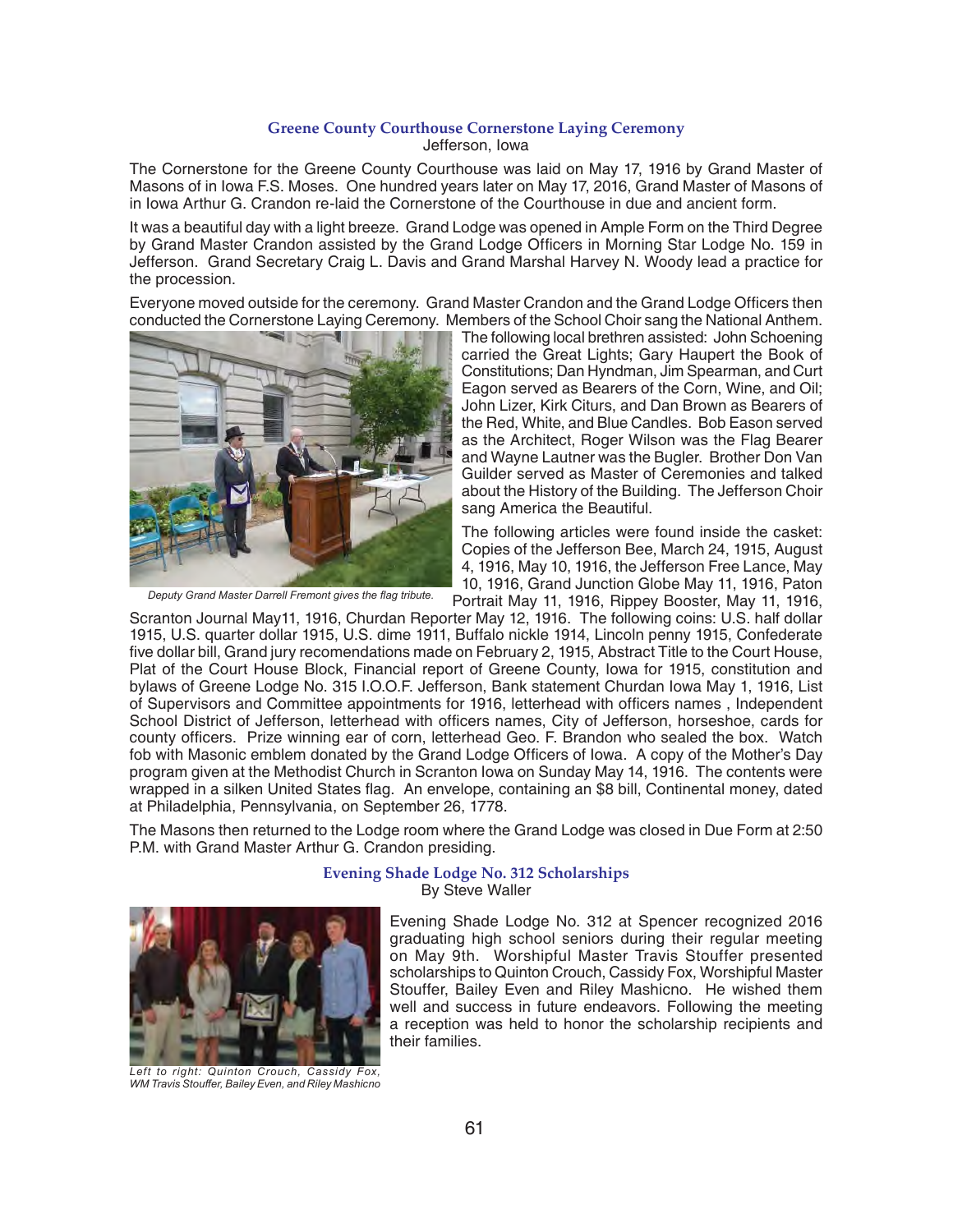### **Senior Grand Deacon Michael C. Ryan and His Nephew Shane Hutchinson Enjoy a Special Day**

Saturday July 11, 2016 was a busy day in Oxford, Iowa. The day started out at 11:00 A.M. with Worshipful Master Robert Tandy opening Canopy Lodge No. 290 for the purpose of conferring the Sublime degree



of a Master Mason on Brother Shane Hutchinson. Brother (Uncle) Dan Ryan was in the East for the first section and Brother (Uncle) Michael C. Ryan was Senior Deacon. The Masons joined the ladies for pulled pork, and baked beans. Audrey and the Ladies from the Grand Lodge family served the meal.

Masons from across the state gathered together to honor Senior Grand Deacon Michael C. Ryan

that afternoon. Robert

Tandy was in the East to Receive the Past and Present Grand Lodge Officers with Bruce Dolder as Senior Committeeman and Harry Dolder as Junior Committeeman. Grand Master Arthur G. Crandon, was introduced and received with Past Grand Masters Dennis M. Zahrt and Donald E. Stamy as Senior and Junior Committeemen. Worshipful Brother Ryan was introduce and received with Dan Ryan and Dennis Zahrt as Senior and Junior Committeemen. Brother Ryan thanked everyone for being there and the Grand Master for asking him to serve as a Grand Lodge Officer.

Grand Master Crandon assumed the East and conferred the second section of the Third Degree on Brother Hutchinson, Sean Morgan was Senior Deacon and Mike Ryan gave the charge. The Grand Master presented the new Brother with his Grand Master's pin and his own set of working tools. Shane thanked everyone for being there and supporting him on his journey through the degrees. He made a special thank you to his uncles Dan and Mike. Worshipful Brother Ryan was in the East to close Canopy Lodge No. 290.



#### **Saint Clair Lodge No.164 Temple Dedication Ceremony** Norway, Iowa



Grand Master Arthur G. Crandon and the Grand Lodge Officers were invited to Norway to conduct a Temple Dedication Ceremony for Saint Clair Lodge No. 164's new facility.

Grand Secretary Craig L. Davis and Grand Marshal Harvey N. Woody led a practice for the Ceremony at 9:30 A.M. The Brothers of St. Clair Lodge provided snacks after the ceremony. Grand Master Crandon opened the Grand Lodge in Ample Form at the new lodge hall at 9:00 A.M. Brother Roy Schulze gave the invitation to Grand Master Crandon to dedicate the Lodge. Grand Master Crandon and the Grand Lodge Officers conducted the Temple Dedication Ceremony in due and

ancient form. The following local brethren assisted: Louis Blackburn carried the Great Lights; Don Larson was the Bearer of Corn and Blue Candle; John Brockshink was the Bearer of Wine and Red Candle; Jerry Pollock was the Bearer of Oil and White Candle; Roy Schulze was the Architect; Senior Grand Steward Kenneth G. Tendal gave the Flag tribute and Junior Grand Steward Sean I. Morgan gave the tribute to public education "School Book Lecture".

Roy Schulze was Orator and spoke about the history of Saint Clair Lodge and Masonry. The Grand Lodge was not closed as the Grand Lodge officers were traveling to Waterloo to dedicate Waterloo Lodge No. 105's new temple later that afternoon.

#### **Masonic Definitions**

**AMPLE:** It means sufficient to meet all need; abundant; liberal; and complete in amount or degree. In Freemasonry, it refers to any act or rite performed by a Grand Master.

**DISPENSATION:** It is a special exemption from a rule, a law, a regulation, a vow, or a promise. Only the Grand Master may grant it.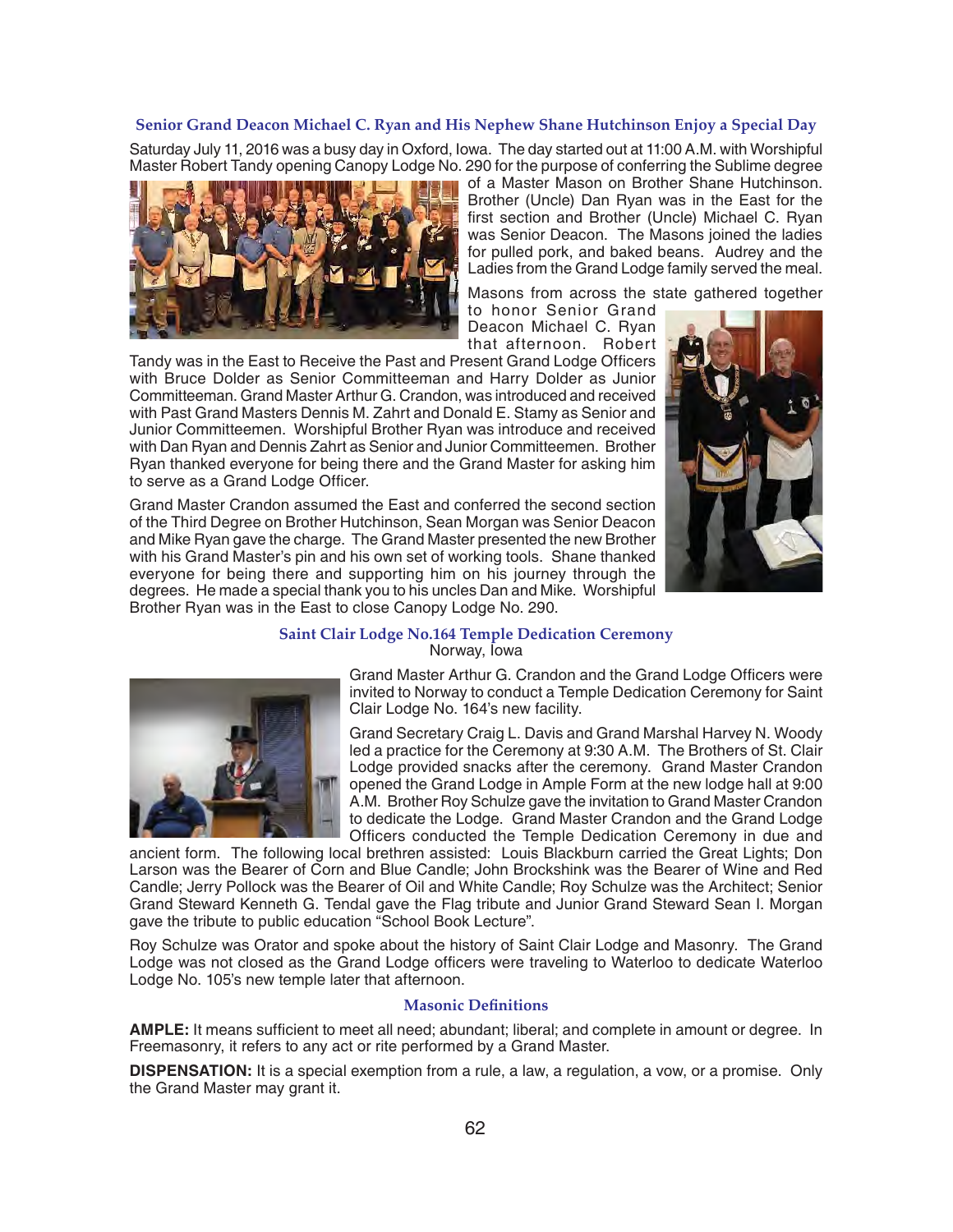# **Russell Barbary Raised at Hiram in the Hills**

It was a beautiful morning Saturday, August 6 as a group of Masons gathered at the Red Haw shelter in F. W. Kent Park between Oxford and Tiffin for the annual Hiram in the Hills. Canopy Lodge No. 290 was host lodge.

Worshipful Master Robert Tandy opened Canopy Lodge No. 290. He then invited Worshipful Brother Sean I. Morgan, Junior Grand Steward of the Grand Lodge of Iowa, to the East to confer the First Section of the Third Degree. Worshipful Master Robert Tandy moved to the Senior Deacon station for the conferral.



After the conclusion of the First Section a brunch was served. Following brunch Brother Tandy reassumed the East and Grand Master Arthur G. Crandon was received and introduced. The Grand Master then assumed the East and with Grand Lodge Officers conferred the Second Section with Grand Tyler Keith R. Voss giving the Charge.

Following the Degree Grand Master Crandon presented Brother Russell Barbary with his pin and personal set of working tools. The new Master Mason was given the opportunity to make remarks and expressed his thanks for all being there and that he looks forward to his life in Masonry.

The Grand Master then introduced his officers and spoke on his program, "Let's Try Masonry." T.S. Parvin Award winner Ben Ploof was introduced and made several comments.

Grand Lodge Officers closed Canopy Lodge with Junior Grand Warden Theodore C. Wiley in the East.

# **Midwest Conference on Masonic Education**

The Midwest Conference on Masonic Education was held on May 6-8 in Grand Forks, North Dakota at the Red Roof Inn. The Conference kicked off Friday night with a tour of the Grand Forks Masonic Center followed by a social hour with heavy Hors D' Oeuvres. The first breakout session was Candidate Education and Proficiency by Thomas Hauder Past Grand Master of Nebraska.

Saturday morning started with Invocation given by Past Grand Master Mike Bakken of North Dakota, a welcome from the Mayor of Grand Forks, Michael R. Brown and Grand Master of North Dakota Tony Telken. Topics for the conference were: The Ancients and Moderns by Dr. Michael Kearsly; Fifty Shades of Blue by Neil Neddermeyer; Legends of Lines Parallel by Raymond Babinsky. Dr. S. Brent Morris was the keynote speaker for the evening and gave a presentation on the "Post Boy" exposure.

#### **Vesper Lodge No. 223 in Onawa Scholarships** By Jeanne Virtue

Past Master Charles Ferris from Vesper Lodge No. 223 in Onawa presented scholarships to the following students from Monona County on Sunday June 5, 2016. Marissa Ferris, Alison Boysen, Alexandra Miller, Tyler Westendorf, Scott Rotnicke, and Sam Maule who was represented by his father David Maule.

Marissa Ferris is the daughter of Chuck and Melisa Ferris of Mapleton, and will attend either Morningside College. Alison Boysen, is the daughter of Mr. and Mrs. Ken Boysen of Danbury, and will attend Iowa State University. Alexandra Miller is the daughter of Brent and Julie Miller of rural Onawa and will attend South Dakota State College. Tyler Westendorf, is the son of Matt and Chris Westendorf of Onawa, will attend Morningside College. Scout Rotnicke, is the son of Ron and Lisa Rotnicke of Turin, will attend a 2 year college before transferring to 4 year university. Sam Maule of the rural Turin, is enrolled at Iowa State University, and his parents are David and Amy Maule.



*Charles Ferris, Marisa Ferris Alison Boysen, Alexandra Miller, Tyler Westendorf, Scout Rotnicke,*  and Dave Maule (receiving certificate for his son

Vesper Lodge finances the scholarships with donated funds; <sup>Sam Maule) Back row – Leland Hathaway.</sup> raised through Breakfast Fundraisers served on the second and fourth Saturday mornings of each month from October through March. Leland Hathaway has served as Chairman of the Scholarship Selection Committee since 2007. The lodge has been able to give 41 Scholarships since inception.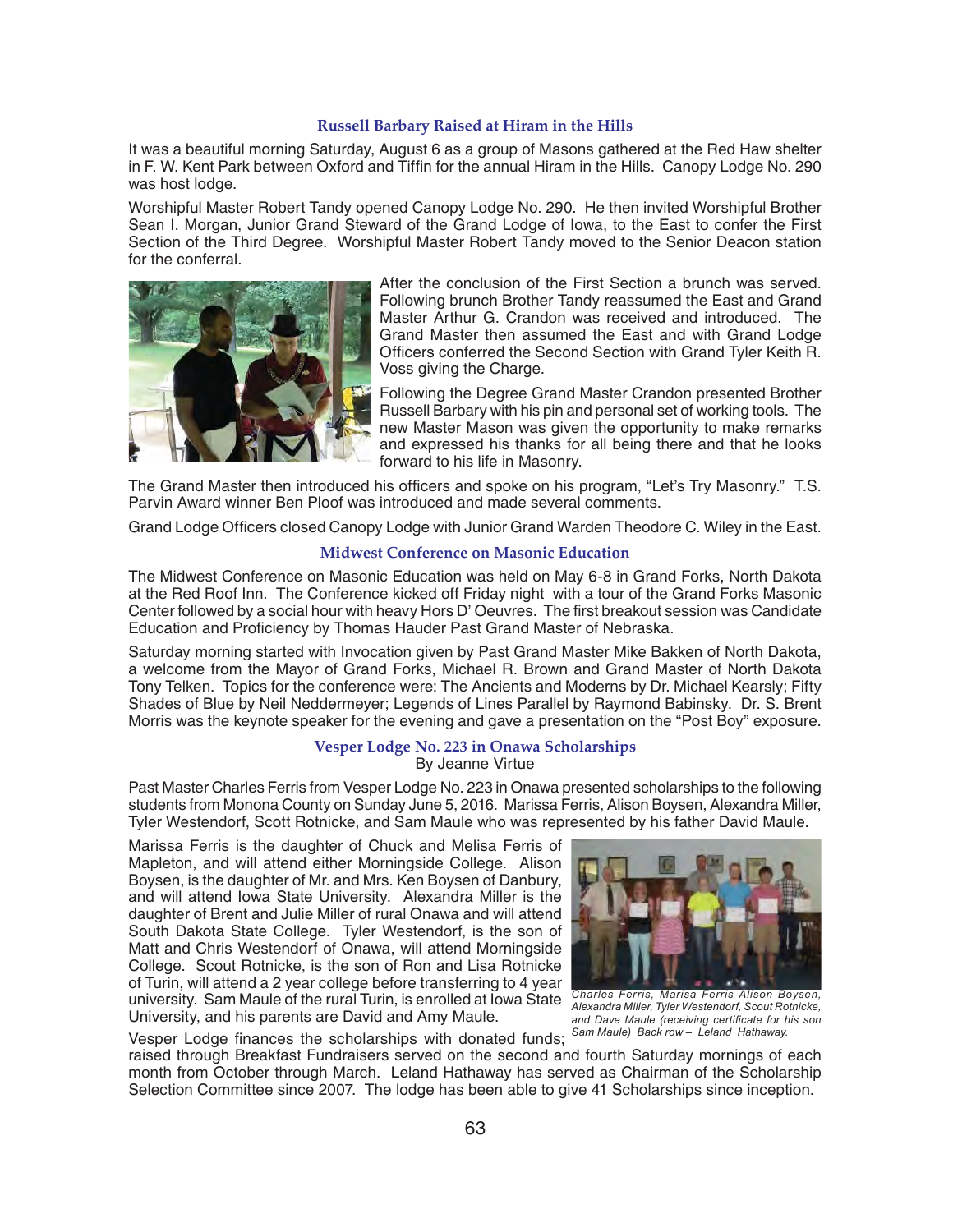#### **Grand Master and Iowa Masons Visit Washington D.C.**

Grand Master Arthur G. Crandon and his lady Peggy with a contingent of Iowa Masons and their ladies journeyed to Washington D.C. on April 17-20, 2016. The trip was filled with activities which included visits to the George Washington National Masonic Memorial, The House of the Temple, George Washington's



Home at Mount Vernon, Mason's Hall in Richmond, Virginia, and a tour of the United States Capitol arranged by Senator Charles Grassley. Lodging arrangements were made in Historic Alexandria Virginia for ample shopping and restaurant opportunities. The Cherry Blossoms were in Bloom and everyone had a great time. Those on the trip made several comments that the Grand Lodge of Iowa should plan more trips to the area in the near future.



**Harding Lodge No. 649 Scholarships** By Steven Lames Secretary





Keith Myhre and Steven Lames, Past Masters of Harding Lodge No. 649 in Mason City, presented scholarships each in the amount of \$1,000 to graduating high school seniors. Miss Amanda Reding and Miss Rachel Danielson from Mason City High School and Miss Kalynn Washington from West Fork High School in Sheffield. Harding Lodge is proud support these students in their continuing education by presenting these outstanding seniors with their scholarships.

#### **Preston Lodge No. 218 Parade Float**

The members of Preston Lodge No. 218 in Prairie City, Iowa decided to enter a float in the sesquicentennial parade in Colfax, Iowa on June 17th 2016. The four Brothers riding on the float were: Mark Main, Brian Watson, Gail Relph and Marvin Kendall. Brother Doug Duinink drove Brother Brian Watson's tractor. Thanks to all who helped with the float, for make Masonry visible in the community, and providing this great opportunity for Masonic fellowship.



#### **Hope Lodge No. 175 Third Degrees** By Roy Schulze



On Saturday, January 2nd, Hope Lodge No.175 in Belle Plaine raised two new Master Masons. Pictured is Worshipful Master Kenny "Bruce" Robinson (center) his son Randy Robinson (left) and Jed Wolf (right). Brothers from Grinnell and Malcom assisted with the degree work. Randy and Jed join Brother Jerry Brewer as Hope Lodge's newest Master Masons.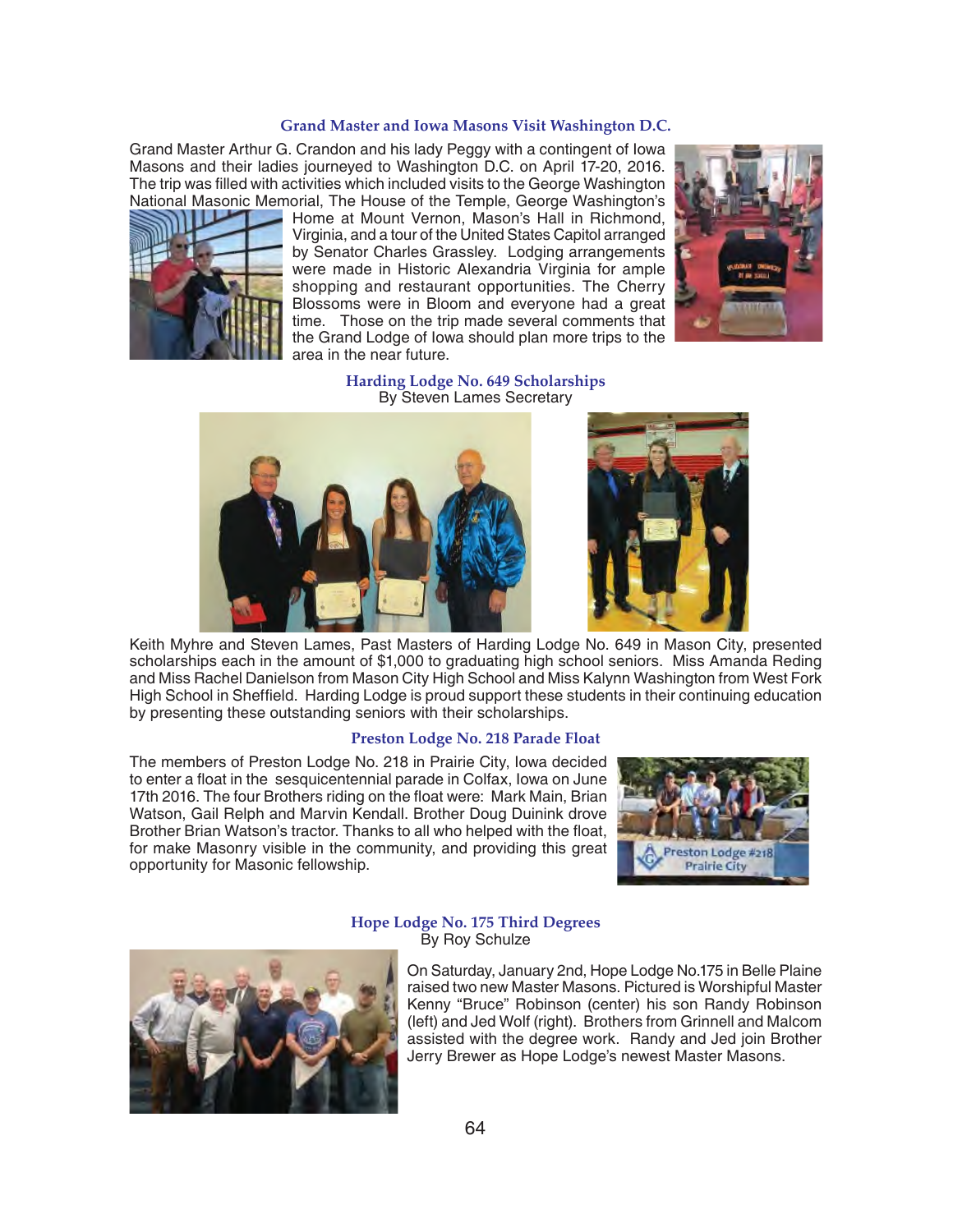# **Planning Your Masonic Journey?**

*Follow this simple checklist when preparing to visit a Masonic lodge in another jurisdiction:*

**NOTIFY GRAND LODGE.** Well in advance of your trip, contact Grand Lodge Member Services to let them know when and where you plan to travel. Member Services will confirm that our jurisdiction shares recognition with the jurisdiction you would like to visit, and will handle all initial communications with that grand lodge. As part of these communications, Member Services will send an official letter of introduction to the grand lodge you would like to visit and a copy to you. Member Services will also let you know which lodge to visit if you have sent a general inquiry to a jurisdiction.

# **PACK YOUR BAGS.**

Be sure to bring the following:

- Grand Lodge introductory letter
- Current Iowa dues card
- · Universal attire (optional) dark suit and tie, white gloves, apron

**ARRIVE EARLY FOR THE EXAMINATION.** Give yourself at least half an hour before the stated meeting to present your credentials and take the "strict trial and due examination." This oral exam to confirm that you're a Mason is usually conducted by three brothers.

**FOLLOW THE RITUAL AS YOU KNOW IT.** Although rituals can vary between jurisdictions, it's best to follow the signs and other aspects of the ritual that you practice at your home lodge. This will ensure the least disturbance to the lodge that you're visiting, and will give you an opportunity afterwards to discuss any differences you notice.

# **IOWA LODGES**

The only documentation needed to visit another lodge in our jurisdiction is a valid dues card. As a courtesy, you may wish to contact the lodge you will visit ahead of time to let them know of your visit so arrangements can be made to include you in any meals. You may be asked to retire from a meeting if controversial or sensitive matters will be discussed.

# **ENTERED APPRENTICE AND FELLOW CRAFT MASONS**

As an Entered Apprentice or Fellow Craft Mason you may only visit a lodge other than your own if you are accompanied by a Master Mason who has sat in lodge with you. You are eligible to attend Special meetings and Degrees opened on the highest Degree you have attained. Stated meetings are open to Master Masons only.

If you have more questions, contact the grand lodge office at 319-365-1438 or e-mail grandsecretary@ gl-iowa.org.

# **Jake Madsen Raised at Anamosa Lodge No. 46**

Thursday, April 21 was one of those memorable nights when everything goes "just right" as Anamosa Lodge No. 46 in Anamosa conferred a Third Degree for Brother Jake Madsen. Worshipful Master Stan Chadwell opened the lodge in form and then Past Grand Master Donald E. Mosier took the East for the conferral of the First Section and Brother Kevin Hirl served as Senior Deacon. Steve Elliott give the expanded Trowel Lecture.

The Second Section of the Third Degree was conferred with Past Grand Treasurer Kenneth A. Hurmence in the East. Donald Mosier gave the Charge and presented Jake with his White Leather Apron. Brother Madsen thanked everyone for being there and being a part of his degree. The Lodge was closed with Kenneth A. Hurmence in the East.

# **Conference of Grand Secretaries in North America**

Grand Secretary Craig L. Davis represented the Grand Lodge of Iowa at the Conference of Grand Secretaries in North America at Madison, Wisconsin on February 21-23, 2016. The Conference was hosted by the Grand Lodge of Wisconsin. Topics covered included: "New Lodge Development, Membership Systems, Data Storage and Protection, Intellectual Property Protection, Custom Lodge Applications, Group Ahead App, and Digital Publications".

The 2017 Conference will be held in Omaha, Nebraska on February 18-21.

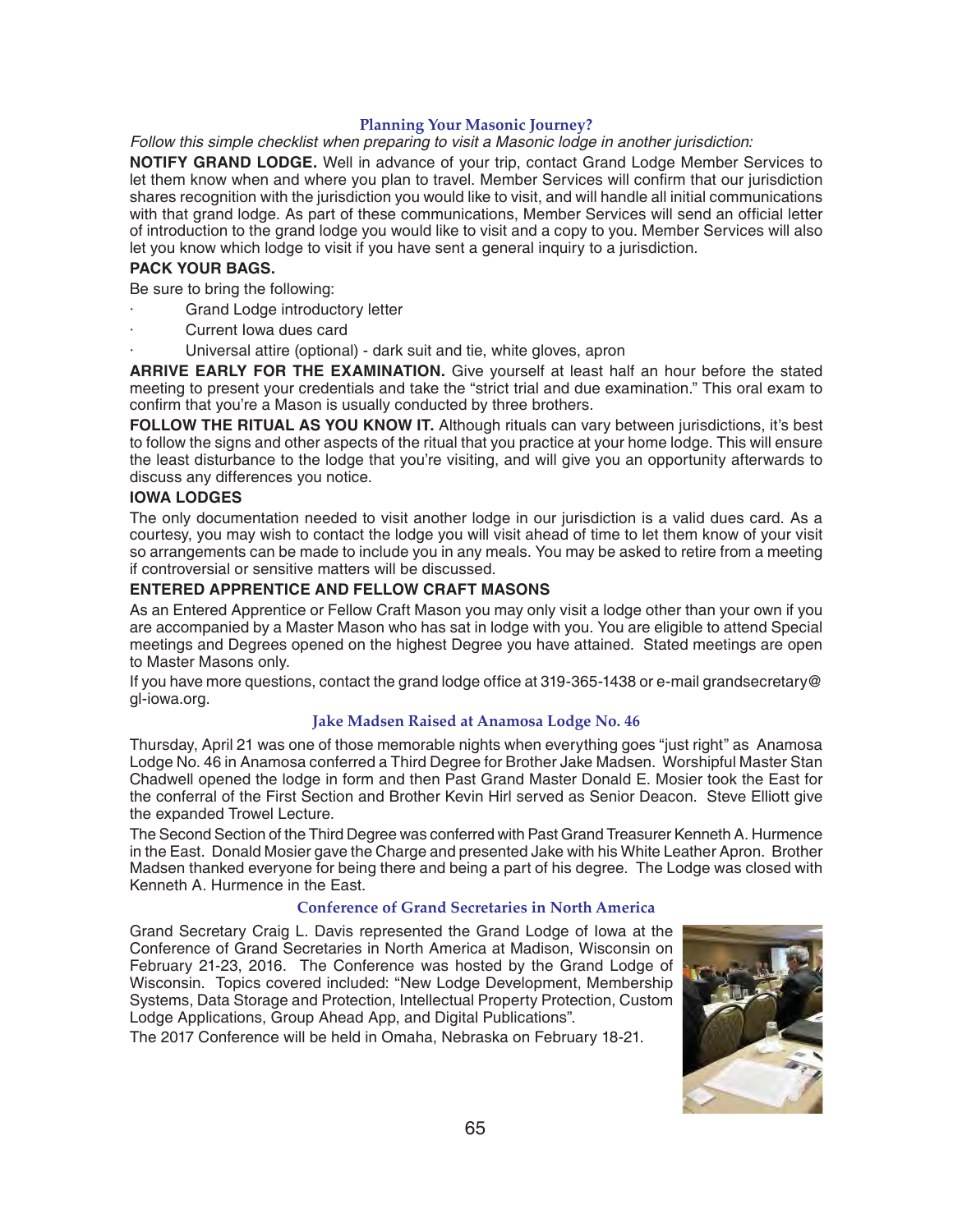**Conference of Grand Masters in North America**



The 2016 North American Conference of Grand Masters was held at the Grand Concourse Hotel in Madison, Wisconsin on February 21-23. The Conference was a mixture of business meetings and breakout sessions on a variety of topics. Grand Master Arthur G. Crandon represented the Grand Lodge of Iowa during the business meetings and also served on the planning committee for the conference. Also attending were his lady Peggy; Kenneth A. Hurmence, Past Grand Treasurer and his lady Connie; and Dennis E. Williams, Past Senior Grand Warden. Some of the breakout sessions included: "Background Checks", Social Media Uses/Abuses," Grand vs. Local Lodges," "Integrating Younger Members," "Outreach and Marketing," "Unrelated income". The 2017 Conference will be held in Omaha, Nebraska.

# **Osceola Lodge No. 77 Scholarship Presentations**



students alike.

Worshipful Brother John D. Lloyd Junior Grand Deacon presents a \$2,000.00 Grand Lodge Scholarship to Alexa Devore at Clarke Community High School.

Worshipful Master Ron Harper from Osceola Masonic Lodge No. 77 presents two \$500 Lodge Scholarships on behalf of Osceola Lodge No. 77.



# **Daniel**

# **Uriel Cano Pargas Scholarship Thank You**

I am pleased to write to you after having completed my first year at Washington University in St. Louis while pursuing a career in Mechanical Engineering.

This Year has brought a variety of experiences and challenges. I have been placed in a fortunate position in which I was surrounded by a great group of people within the Annika Rodriguez Scholars community. Together with these individuals I embarked on a challenging school year at a university not many get to attend. Although difficult at times, this year has brought many rewards. I was able to make the Dean's List at my university during the first semester, became an executive officer for the Association of Latin American Students, director of an ESL learning program, and made incredible connections with professors and

I am uniquely privileged because many students like myself would not have the ability to attend such a prestigious university, but your generous support has allowed me the ability to attend such a marvelous institution.

I cannot thank you enough for your support in my education and career goals and I hope to continue to provide such assistance to motivated stuents.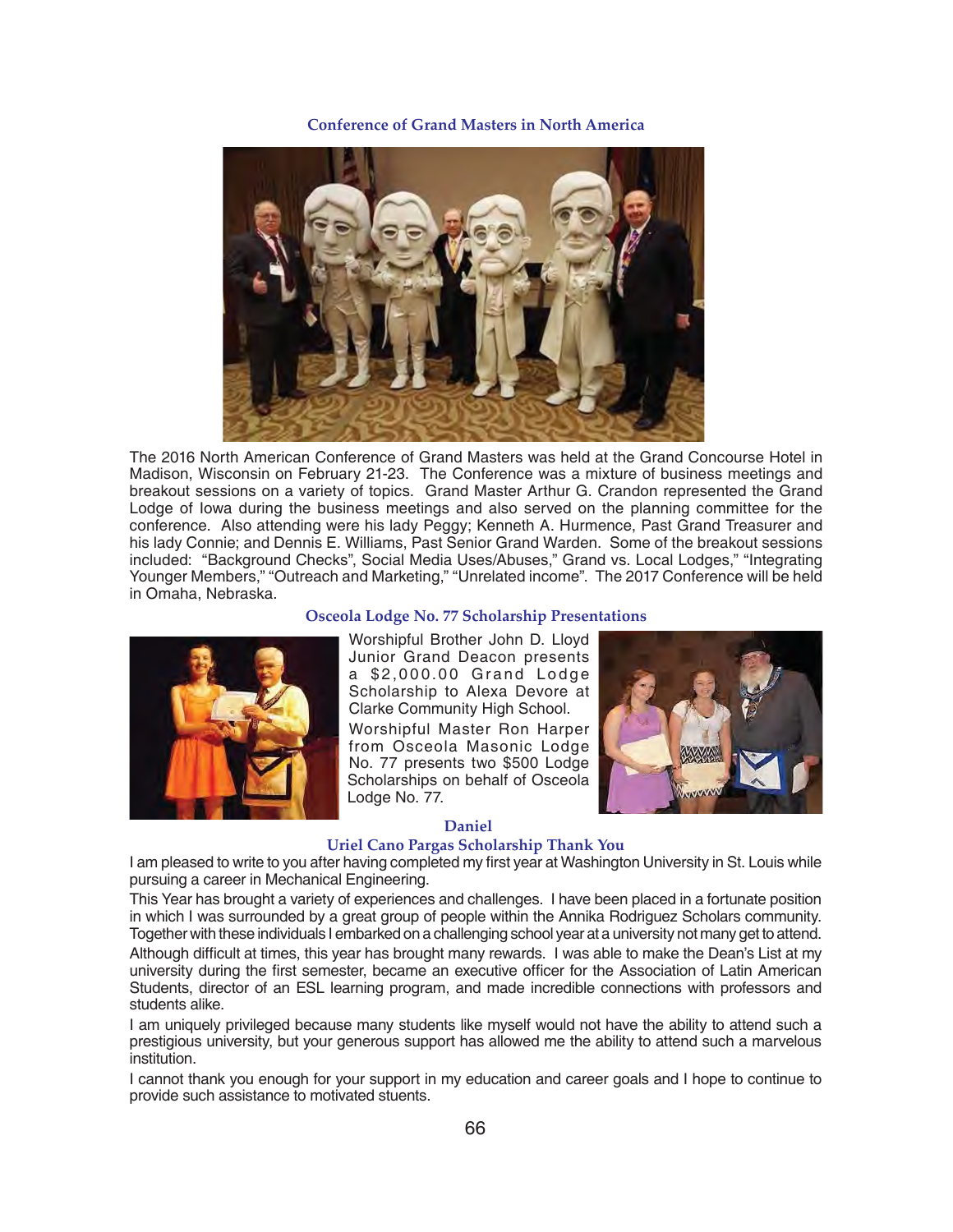# **Scholarship Thank You's**

**Katie Sharp** – I am truly honored to be selected for one of your sixty scholarships. I enjoyed talking to all of you and the other students at my interview. I am excited to start college this fall and to start pursuing my dream of becoming a doctor. Thank you for helping me make that dream a reality.

**Erica Rittgers** – I would like to thank you for selecting me as a recipient of your scholarship. This fall I plan to attend Wartburg College and major in Biology, which I am very excited about. The scholarship money you have provided will go towards my college tuition. Thank you again for this scholarship opportunity and for assisting me in my future endeavors.

**Shelby Myers** – I am sincerely honored to have been selected as a recipient of the Grand Lodge of Iowa Scholarship. My goal of becoming a Registered Nurse is moving forward, thanks to your generous scholarship. Since being named one of the recipients of the Grand Lodge of Iowa Scholarship, my dream is becoming a reality. The \$2,000 award will help me pay for tuition this coming fall at Southwestern Community College.

By awarding me the Grand Lodge of Iowa Scholarhsip, you have lightened my financial burden which allows me to focus more on the most important aspect of school, learning. Your generosity has inspired me to help others and give back to the community. I hope one day I will be able to help students achieve their goals just as you have helped me. Please know that with this scholarship I will be able to have the opportunity to further my education. I will work to excel in college and as an active member of society. I will represent your organization well during my years in college and beyond.

**Natalie Lambert** – Thank you for choosing me as a 2016 Grand Lodge of Iowa A.F. & A.M. Scholarship recipient. I plan to attend Morningside College in Sioux City and major in Nursing. I will use the scholarship money to help with my tuition expenses at Morningside.

**Anna Tuecke** – Thank you for selecting me to receive one of your prestigious scholarship awards this year. It is a huge honor to receive such an award. These funds will be used next year a lowa State where I will pursue a degree in Engineering.

**Brooke Ehrenberg** – Thank you so much for the scholarship. Those funds will be very beneficial to me in paying for my education expense. It was a pleasure to learn a bit about the service of your organization.

**Cassidy Rawson** – I am so honored to have been selected as a Grand Lodge of Iowa A.F. and A.M. scholarship recipient. Your generous donation will assist me in accomplishing my goal of graduating from the University of Northern Iowa with my bachelor's degree in Early Childhood and Elementary Education and ultimately become a kindergarten or first grade teacher. I recently graduated high school and look forward to a summer spent working at the Arc of East Central lowa and fulfilling my UNI Cheerleading duties. I am extremely excited for my future at UNI, and greatly appreciate your support in making that future possible.

**Taylor Bennett** – I would like to express my thanks and appreciation for the gerous scholarship that was awarded to me. I am honored and very grateful. With this financial help. I look forward to the next chapter in my life. Thanks also to Mr. Louis Gallo for presenting my scholarship.

**David Goldsmith** – I am extremely honored to have been chosen to receive the Grand Lodge of Iowa, A.F. & A.M. 2016 Scholarship. Your generous scholarship will help so much as I leave for Simpson College this fall to pursue a degree in Biology and later attend dental school.

**Trey Tesch** – I am honored to have received the MCEC Mark Earl and Esther Ruth Spencer Technical Scholarship. I look forward to using this generous scholarship next year as I begin my journey at NIACC. The money from the scholarship will go a long way in helping to fund my education as I pursue my Diesel Technology degree. I look forward to staying in touch and informing you on how my upcoming year goes.

**Nicholas Mohling** – Thank you for selecting me as a scholarship recipient for one of the Grand Lodge of Iowa scholarships. I will be attending Iowa State University to major in engineering and the money from this scholarship will help with college expenses.

**Joseph Tibbs** – Thank you for considering my application for the Grand Lodge of Iowa Scholarship. Thank you also for selecting me as a recipient. The money will be very helpful in financing my college education. I plan to attend the University of Northern Iowa, where I will study Biochemistry and Physics.

**James Plate** – Thank you for the scholarship. It is greatly appreciated. It will be undoubtedly a considerable help during my education. I will specifically use this for my tuition fees at Truman State. Your donation helps make my education possible.

**Tyler VanWey** – I am honored to have received the Grand Lodge Scholarship. This money will be put towards tuition and will significantly help me with my goal to come out of college debt free.